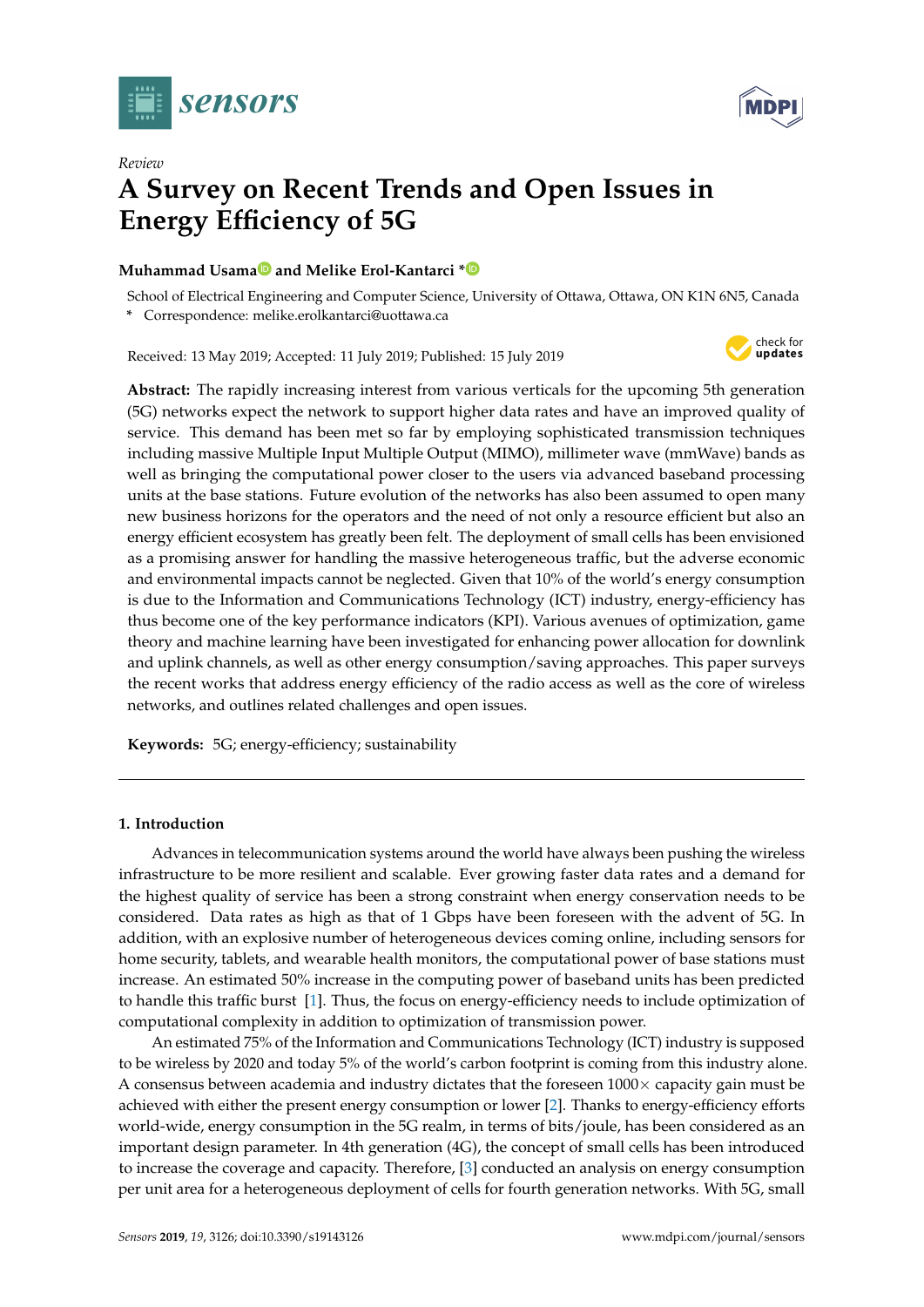cells are inevitable in deployments due to their advantage of improved traffic handling within a smaller area as well as the shorter cell ranges that result from the use of higher frequencies. Yet, the increasing number of base stations translate into more energy consumption, although the increase in consumption will not be linear. Small cells, or in other words densification, calls for sophisticated management of resources. Most recently, intelligent resource allocation and control techniques utilizing machine learning algorithms have been suggested to help next generation radios in their autonomous reconfiguration for improving the data rates, energy efficiency and interference mitigation. Overall, the emerging sophistication in both User Equipment (UE) and network side has increased the energy consumption and thus objective functions have been devised to maximize the energy efficiency, harvested energy and energy aware transmission [\[4\]](#page-19-3). Many of the existing energy efficiency improvement techniques include the use of green energy sources for base stations, modifying the coverage area of a base station depending upon the load level, putting lightly loaded base stations to sleep and load balancing by handing over the UEs to the macro base station. A survey on these technologies for the 5G Radio Access Network (RAN) can be found in [\[5\]](#page-19-4).

This survey has been aimed to contribute towards a greener and a sustainable telecommunication's ecosystem by reviewing and bringing together some of the latest ideas and techniques of energy conservation at base station and network level. A high level diagram shows the areas addressed in Figure [1.](#page-1-0) A few of the prominent examples include the introduction of a newer Radio Resource Control (RRC) state for context signalling and cutting down on the redundant state changes [\[6\]](#page-19-5). Utilization of advanced clustering and caching techniques on the RAN side have been highly appreciated for their benefits of improving the latency of getting the data requested by a group of users and possibly eliminating the factor of clogging the network by a huge number of requests for the same content [\[7](#page-19-6)[,8\]](#page-19-7). A case study of commercial resource sharing among different operators bears fruitful results in terms of reduced deployment costs and good data rates with minimum interference among them [\[9\]](#page-20-0). The upcoming sections introduce the basics of energy efficiency, provide justification for the need of gauging the energy consumption and then present the most recent research works carried out for the optimization at different levels of the architecture. This survey bears its uniqueness in its holistic approach to energy-efficiency by covering radio, core and computing side of 5G. This paper is also different than the surveys in the literature [\[1](#page-19-0)[–4\]](#page-19-3), as it focuses on works published in the last few years where the majority of the studies focus on concepts specific to the new 5G standard.

<span id="page-1-0"></span>

Figure 1. Outline of the energy-efficiency schemes included in this survey.

#### **2. Background on Energy Efficiency**

A formal relationship between energy efficiency and Signal to Interference Noise Ratio (SINR) has been presented in [\[2\]](#page-19-1) using the bit/joule notion. Meanwhile, Reference [\[4\]](#page-19-3) lays the foundation for energy efficiency in different parts of the network including base stations and the core network. In the literature, energy saving and use of green energy resources have been the two mainstream approaches to offer energy efficiency. Among the energy saving techniques, cell-switch off techniques have been widely exploited. For instance, in the EU FP7 ABSOLUTE project, an energy aware middleware has been proposed that would use the capacity-based thresholds for activation of the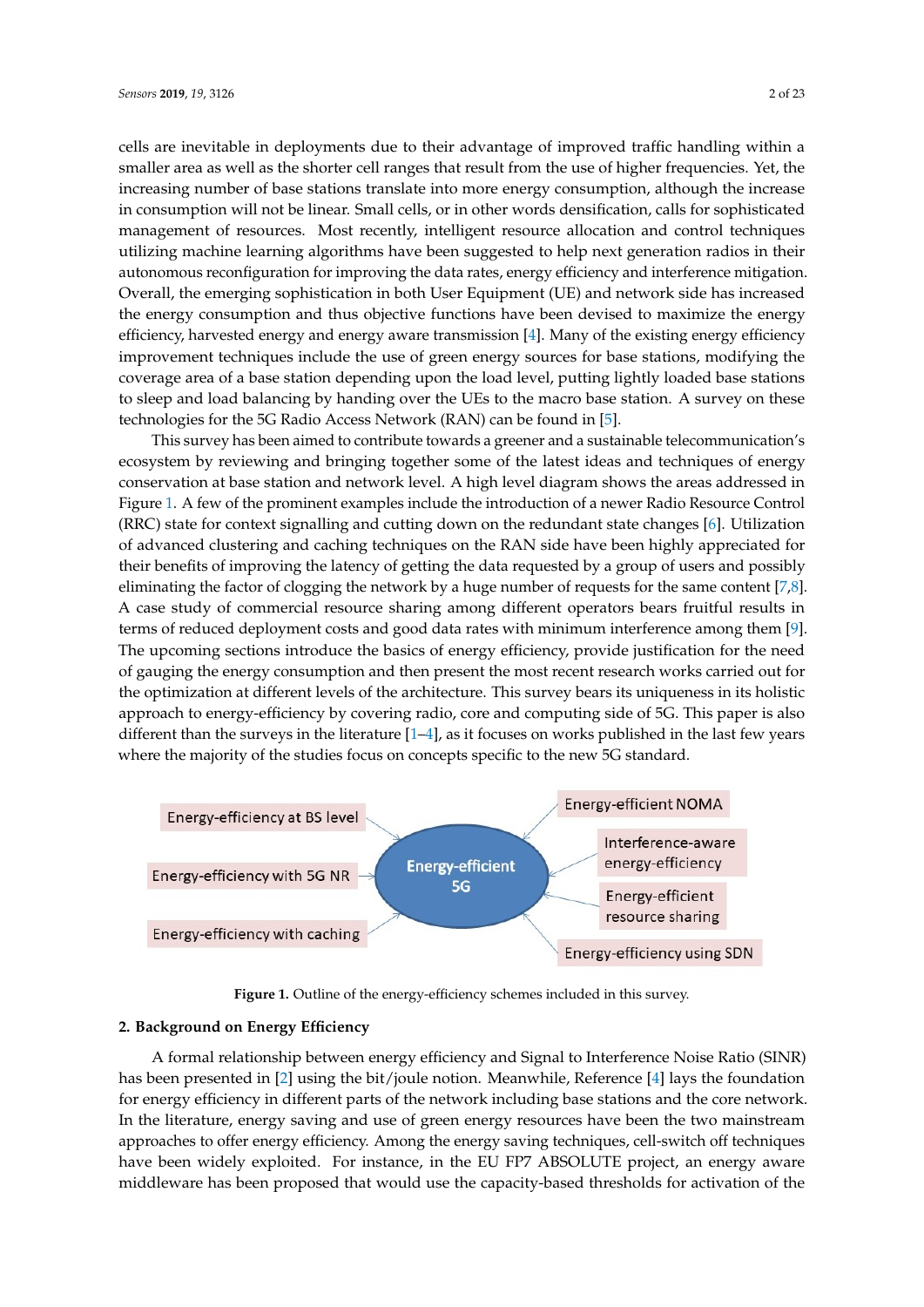base stations [\[10\]](#page-20-1). In several other studies, data offloading has been considered as an energy-efficient approach. Furthermore, authors in [\[11\]](#page-20-2) have put together several techniques for not only reducing the energy consumption from the traditional energy sources but also for surveying newer Energy Efficiency (EE) schemes in the End-to-End (E2E) system. One of the remarkable mentions by the authors includes the implementation of 3rd Generation Partnership Project (3GPP) compliant EE manager that would be responsible for monitoring energy demands in an E2E session and for implementation of the policies needed for catering to the ongoing energy demand.

In addition to energy saving approaches, recently simultaneous wireless energy transfer has been studied. Furthermore, local caching techniques have been proved to be beneficial for relieving the load on the backhaul network by storing the content locally and limiting the re-transmissions, hence reducing energy consumption. Similarly, a cloud based RAN has been envisioned as a possible solution for the computational redistribution in [\[2](#page-19-1)[,4](#page-19-3)[,12\]](#page-20-3). Many of the tasks previously performed by a base station (BS) would be taken away to a data center and only decision making for Radio Frequency (RF) chains as well as baseband to RF conversion would be given to base stations. Traffic pattern and demands would then be catered for well before time and redundant BS would be put to sleep mode according to [\[13\]](#page-20-4). Furthermore, full duplex Device-to-Device (D2D) communication with uplink channel reuse has been considered to improve SINR and transmission power constraints. A gain of 36% energy efficiency has been demonstrated using the full duplex scheme with enhanced self-interference mitigation mechanism instead of half duplex [\[14\]](#page-20-5).

As machine learning is penetrating more and more into the operation of wireless networks, Reference [\[15\]](#page-20-6) suggests that machine learning algorithms would greatly help to predict the hot spots so that other resources could be switched off when not needed.

The concept of energy efficiency being treated as a key performance indicator in the upcoming 5G standard considers it to be a global ambition, but it cannot be declared as a specific actionable item on either the operator or vendor side. Divide and conquer approach has been applied to the entire network and improvements have been targeted at either component level, equipment level or at network level employing newer algorithms at both BS and UE side. This discussion advocates the fact that operators would have the leverage of tuning their network for a balance between quality of service and energy consumption. In the following sections, we introduce the recent works in energy-efficiency in 5G as highlighted in Table [1](#page-2-0) preceding to a discussion on open issues and challenges.

<span id="page-2-0"></span>

| <b>Optimization Scope</b> | <b>Problem Addressed</b>                                                                                       | Citation                                                                                                                                                                       |
|---------------------------|----------------------------------------------------------------------------------------------------------------|--------------------------------------------------------------------------------------------------------------------------------------------------------------------------------|
| EE at the BS level        | Dissection of a BS and figures for energy consumption                                                          | $[1] % \includegraphics[width=0.9\columnwidth]{figures/fig_10.pdf} \caption{The figure shows the number of times of the estimators in the left and right.} \label{fig:time} %$ |
|                           | Downlink Massive MIMO Systems: Achievable Sum Rates<br>and Energy Efficiency Perspective for Future 5G Systems | [16]                                                                                                                                                                           |
|                           | Energy Efficiency in massive MIMO based 5G networks:<br>Opportunities and Challenges                           | $\lceil 17 \rceil$                                                                                                                                                             |
|                           | EE improvement by a Centralized BB processing design                                                           | $[18]$                                                                                                                                                                         |
|                           | Analytical modelling of EE for a heterogeneous network                                                         | $[19]$                                                                                                                                                                         |
|                           | Energy Efficiency Metrics for Heterogeneous Wireless<br>Cellular Networks                                      | [20]                                                                                                                                                                           |
|                           | Incentive based sleeping mechanism for densely deployed<br>femto cells                                         | [21]                                                                                                                                                                           |
|                           | Sector based switching technique                                                                               | $[22]$                                                                                                                                                                         |

**Table 1.** Summary of surveyed works.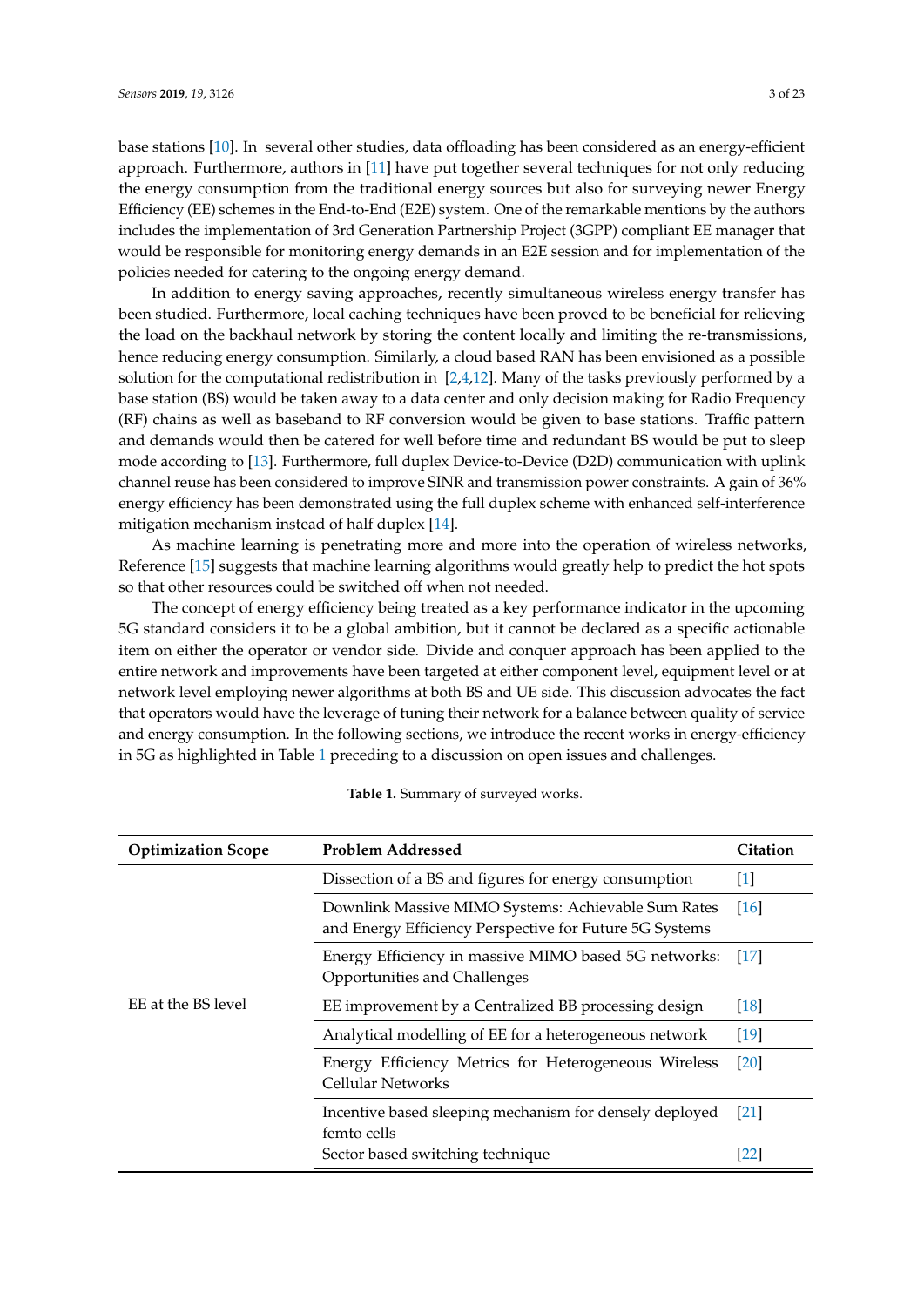| <b>Optimization Scope</b> | <b>Problem Addressed</b>                                                                                                               | Citation                                                                                                                                                                                                                                                                                                                                                                                                                                                                                               |
|---------------------------|----------------------------------------------------------------------------------------------------------------------------------------|--------------------------------------------------------------------------------------------------------------------------------------------------------------------------------------------------------------------------------------------------------------------------------------------------------------------------------------------------------------------------------------------------------------------------------------------------------------------------------------------------------|
|                           | On interdependence among transmit and consumed power<br>of macro base station technologies                                             | $[23]$                                                                                                                                                                                                                                                                                                                                                                                                                                                                                                 |
|                           | Utilization of Nash product for maximizing cooperative EE                                                                              | [24]                                                                                                                                                                                                                                                                                                                                                                                                                                                                                                   |
|                           | Energy Efficiency in Wireless Networks via Fractional<br>Programming Theory                                                            | $[25]$                                                                                                                                                                                                                                                                                                                                                                                                                                                                                                 |
|                           | Energy efficiency maximization oriented<br>resource<br>allocation in 5G ultra-dense network: Centralized and<br>distributed algorithms | $[26]$                                                                                                                                                                                                                                                                                                                                                                                                                                                                                                 |
|                           | Comparison of Spectral and Energy Efficiency Metrics<br>Using Measurements in a LTE-A Network                                          | $[27]$                                                                                                                                                                                                                                                                                                                                                                                                                                                                                                 |
|                           | <b>Energy Management in LTE Networks</b>                                                                                               | $[28]$                                                                                                                                                                                                                                                                                                                                                                                                                                                                                                 |
|                           | Energy-efficient resource allocation scheduler with QoS<br>aware supports for green LTE network                                        | [29]                                                                                                                                                                                                                                                                                                                                                                                                                                                                                                   |
|                           | Interference-area-based resource allocation for full-duplex<br>communications                                                          | [30]                                                                                                                                                                                                                                                                                                                                                                                                                                                                                                   |
|                           | A resource allocation method for D2D and small cellular<br>users in HetNet                                                             | [31]                                                                                                                                                                                                                                                                                                                                                                                                                                                                                                   |
|                           | Highly Energy-Efficient Resource Allocation in Power<br><b>Telecommunication Network</b>                                               | $[32]$                                                                                                                                                                                                                                                                                                                                                                                                                                                                                                 |
|                           | EE enhancement with RRC Connection Control for 5G New<br>Radio (NR)                                                                    | [6]                                                                                                                                                                                                                                                                                                                                                                                                                                                                                                    |
|                           | Proactive caching based on the content popularity on small<br>cells                                                                    | $[7] \centering% \includegraphics[width=1\textwidth]{images/TransY.pdf} \caption{The first two different values of $d=3$ and $d=4$ (left) and $d=5$ (right) and $d=6$ (right) and $d=6$ (right) and $d=6$ (right) and $d=6$ (right) and $d=6$ (right) and $d=6$ (right) and $d=6$ (right) and $d=6$ (right) and $d=6$ (right) and $d=6$ (right) and $d=6$ (right) and $d=6$ (right) and $d=6$ (right) and $d=6$ (right) and $d=6$ (right) and $d=6$ (right) and $d=6$ (right) and $d=6$ (right) and $$ |
|                           | Cooperative Online Caching in Small Cell Networks with<br>Limited Cache Size and Unknown Content Popularity                            | $[33]$                                                                                                                                                                                                                                                                                                                                                                                                                                                                                                 |
|                           | Economical Energy Efficiency: An Advanced Performance<br>Metric for 5G Systems                                                         | [34]                                                                                                                                                                                                                                                                                                                                                                                                                                                                                                   |
|                           | Energy-efficient design for edge-caching wireless networks:<br>When is coded-caching beneficial?                                       | $[35]$                                                                                                                                                                                                                                                                                                                                                                                                                                                                                                 |
|                           | Content caching in small cells with optimized UL and<br>caching power                                                                  | 36                                                                                                                                                                                                                                                                                                                                                                                                                                                                                                     |
|                           | An effective cooperative caching scheme for mobile P2P<br>networks                                                                     | $[37]$                                                                                                                                                                                                                                                                                                                                                                                                                                                                                                 |
|                           | EE analysis of heterogeneous cache enabled 5G hyper<br>cellular networks                                                               | [8]                                                                                                                                                                                                                                                                                                                                                                                                                                                                                                    |
| EE at the network level   | Motivation for infrastructure sharing based on current<br>energy consumption figures                                                   | [2,38]                                                                                                                                                                                                                                                                                                                                                                                                                                                                                                 |
|                           | Energy efficiency in 5G access networks:<br>Small cell<br>densification and high order sectorisation                                   | [39]                                                                                                                                                                                                                                                                                                                                                                                                                                                                                                   |

**Table 1.** *Cont.*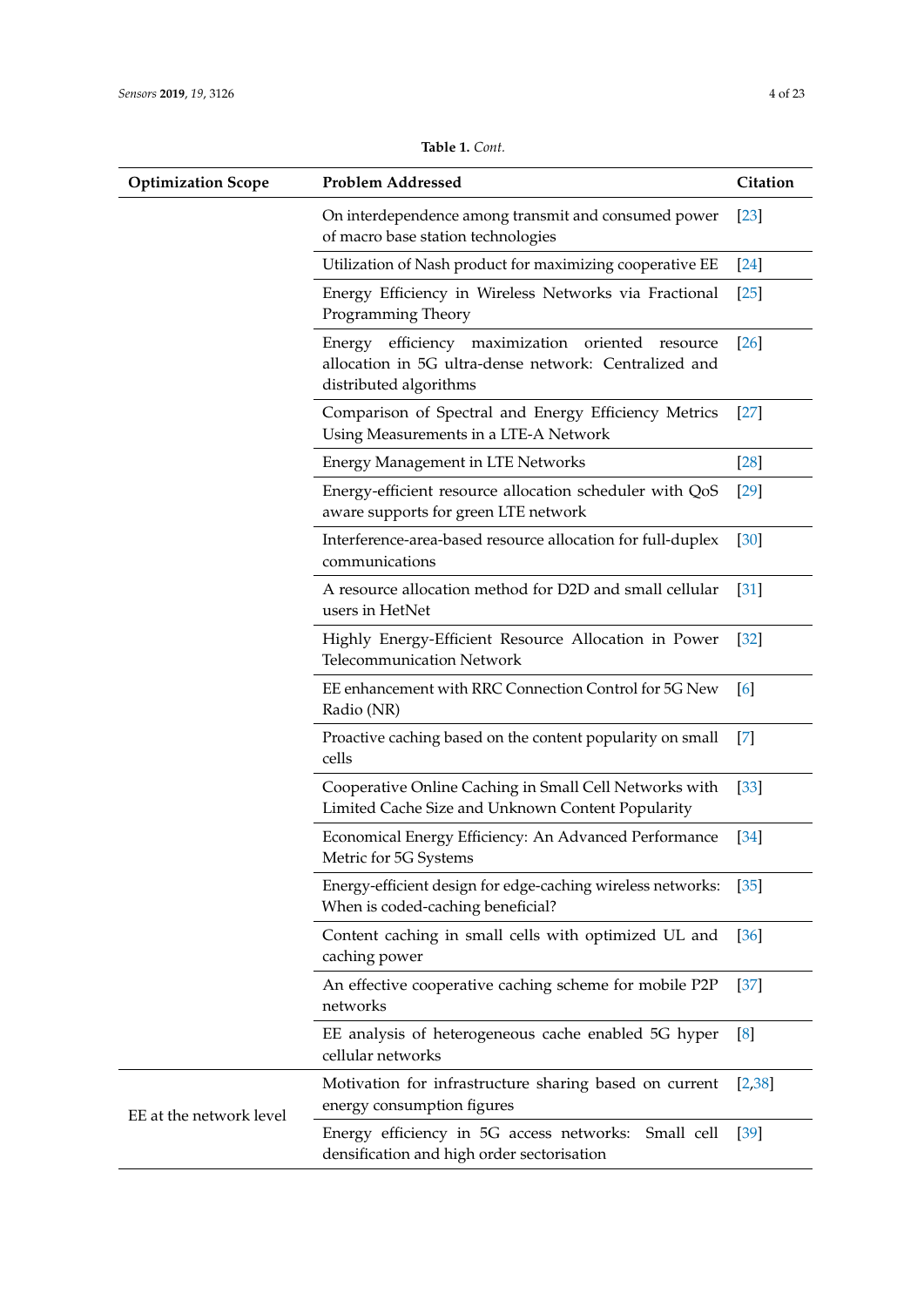| <b>Optimization Scope</b> | Problem Addressed                                                                                             | Citation |
|---------------------------|---------------------------------------------------------------------------------------------------------------|----------|
| EE at the network level   | Energy-Efficient User Association and Beamforming for 5G<br>Fog Radio Access Networks                         | [40]     |
|                           | Global energy and spectral efficiency maximization in a<br>shared noise-limited environment                   | $[9]$    |
|                           | EE Resource Allocation in NOMA                                                                                | $[41]$   |
|                           | Concept and practical considerations of non-orthogonal<br>multiple access (NOMA) for future radio access      | $[42]$   |
|                           | Optimum received power levels of UL NOMA signals for<br>EE improvement                                        | $[43]$   |
|                           | Spectral efficient nonorthogonal multiple access schemes<br>(NOMA vs RAMA)                                    | $[44]$   |
|                           | Non-Orthogonal Multiple Access: Achieving Sustainable<br><b>Future Radio Access</b>                           | [45]     |
|                           | Mode Selection Between Index Coding and Superposition<br>Coding in Cache-based NOMA Networks                  | $[46]$   |
|                           | Use case of shared UE side distributed antenna System for<br>indoor usage                                     | [47]     |
|                           | 5G Network<br>Optimized Energy<br>Aware<br>Function<br>Virtualization                                         | [48]     |
|                           | Energy Efficient Network Function Virtualization in 5G<br>Networks                                            | $[49]$   |
|                           | Network Function Virtualization in 5G                                                                         | $[50]$   |
|                           | A Framework for Energy Efficient NFV in 5G Networks                                                           | $[51]$   |
|                           | Energy efficient Placement of Baseband Functions and<br>Mobile Edge Computing in 5G Networks                  | $[52]$   |
|                           | Energy Efficiency Benefits of RAN-as-a-Service Concept for<br>a Cloud-Based 5G Mobile Network Infrastructure  | [53]     |
|                           | Dynamic Auto Scaling Algorithm (DASA) for 5G Mobile<br><b>Networks</b>                                        | $[54]$   |
|                           | Design and Analysis of Deadline and Budget Constrained<br>Autoscaling (DBCA) Algorithm for 5G Mobile Networks | $[55]$   |
| EE using SDN technology   | Impact of software defined networking (SDN) paradigm<br>on EE                                                 | [56]     |
|                           | EE gains from the separated control and data planes in a<br>heterogeneous network                             | $[57]$   |
|                           | Machine Learning Paradigms for Next-Generation Wireless<br>Networks                                           | $[58]$   |
| EE using ML techniques    | Switch-on/off policies for energy harvesting small cells                                                      | $[59]$   |

through distributed Q-learning

**Table 1.** *Cont.*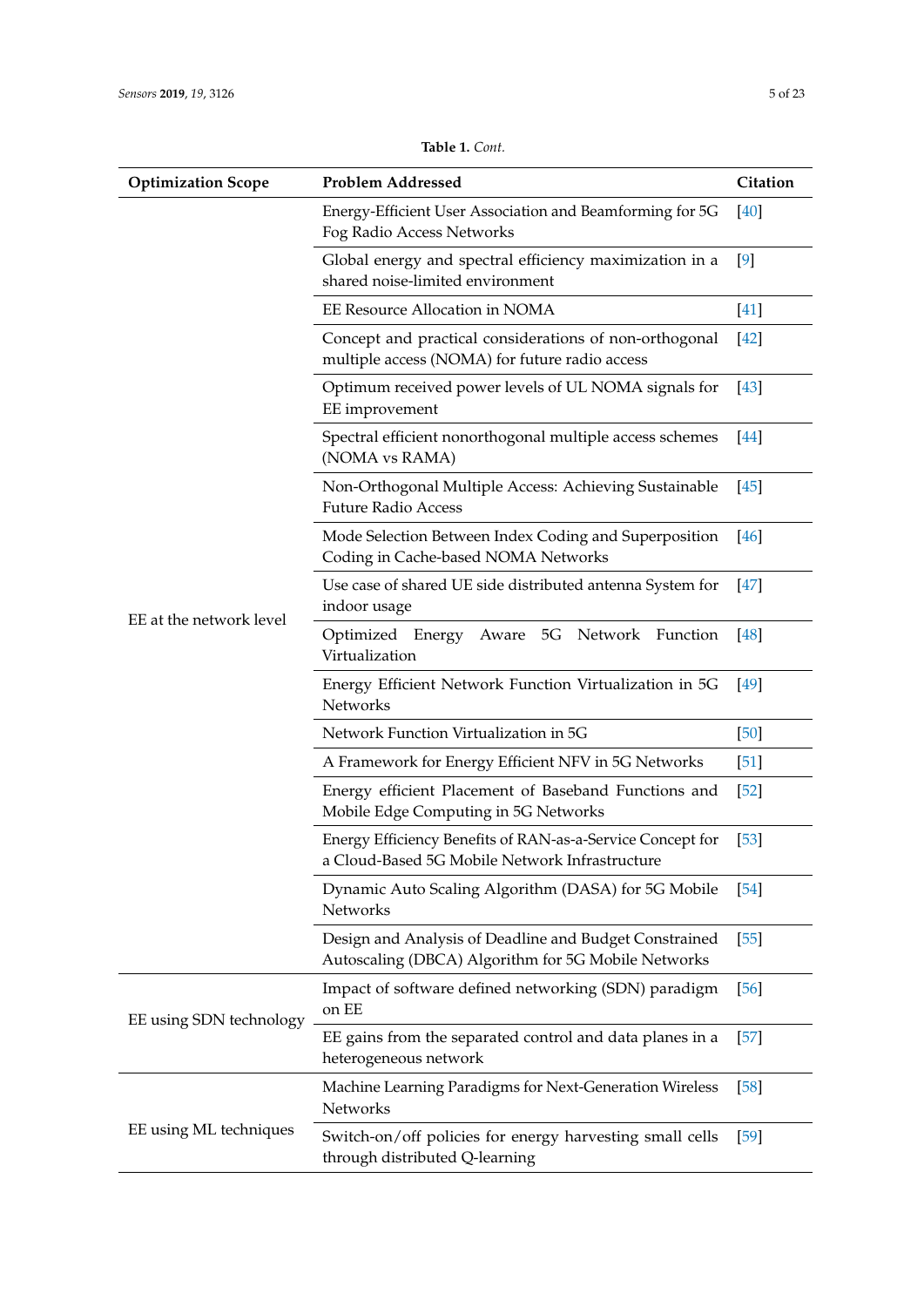| <b>Optimization Scope</b> | <b>Problem Addressed</b>                                                                                                                             | Citation           |
|---------------------------|------------------------------------------------------------------------------------------------------------------------------------------------------|--------------------|
| EE using ML techniques    | Duty cycle control with joint optimization of delay<br>and energy efficiency for capillary machine-to-machine<br>networks in 5G communication system | <b>60</b>          |
|                           | Distributed power control for two tier femtocell networks<br>with QoS provisioning based on Q-learning                                               | [61]               |
|                           | Spectrum sensing techniques using both hard and soft<br>decisions                                                                                    | [62]               |
|                           | EE resource allocation in 5G heterogeneous cloud radio<br>access network                                                                             | $\lceil 63 \rceil$ |

**Table 1.** *Cont.*

## **3. Review of EE Techniques at the Base Station Level**

Radio access network (RAN) has been considered as single unit for energy efficiency improvement, and inclusion of these enhancements across the network would have a significant impact on the overall energy efficiency. Metrics for gauging EE in this perspective include the improvements in the architecture and chipset design for the baseband units, cell switch off techniques, incorporation of small cells, interference reduction among the neighboring cells and caching as well as the newer RRC state for UEs for conservation of the battery power.

## *3.1. Base Station Energy Consumption and Cell Switch Off Techniques*

Knowing the accurate energy consumption of a base station constitutes an important part of the understanding of the energy budget of a wireless network. For this purpose, authors in [\[1\]](#page-19-0) have specifically discussed energy conservation at equipment level by presenting the breakdown of a base station. A typical BS has been presented by dividing it into five parts, namely antenna interface, power amplifier, RF chains, Baseband unit, mains power supply and the DC-DC supply. These modules have been shown in Figure [2.](#page-6-0) An important claim has been made stating that up to 57% of the power consumption at a base station is experienced at the transmission end, i.e., the power amplifier and antenna interface. Yet, with small cells, the power consumption per base station has been reduced due to shorter distances between the base stations and the users [\[1,](#page-19-0)[19\]](#page-20-10). In [\[19\]](#page-20-10), analytical modelling of the energy efficiency for a heterogeneous network comprising upon macro, pico and femto base stations has been discussed. To a certain extent emphasis has been put on the baseband unit which is specifically in charge of the computing operations and must be sophisticated enough to handle huge bursts of traffic. A baseband unit has been described to be composed of four different logical systems including a baseband system used for evaluating Fast Fourier Transforms (FFT) and wireless channel coding, the control system for resource allocation, the transfer system used for management operations among neighbouring base stations and finally the system for powering up the entire base station site including cooling and monitoring systems. Furthermore, the use of mmWave and massive MIMO would need an even greater push on the computation side of the base station since more and more users are now being accommodated. The study in [\[16\]](#page-20-7) discusses the achievable sum rates and energy efficiency of a downlink single cell M-MIMO systems under various precoding schemes whereas several design constraints and future opportunities concerning existing and upcoming MIMO technologies have been discussed in [\[17\]](#page-20-8). The computation power of base station would increase when number of antennas and the bandwidth increases. In the case of using 128 antennas the computation power would go as high as 3000 W for a macrocell and 800 W for a small cell according to [\[1\]](#page-19-0).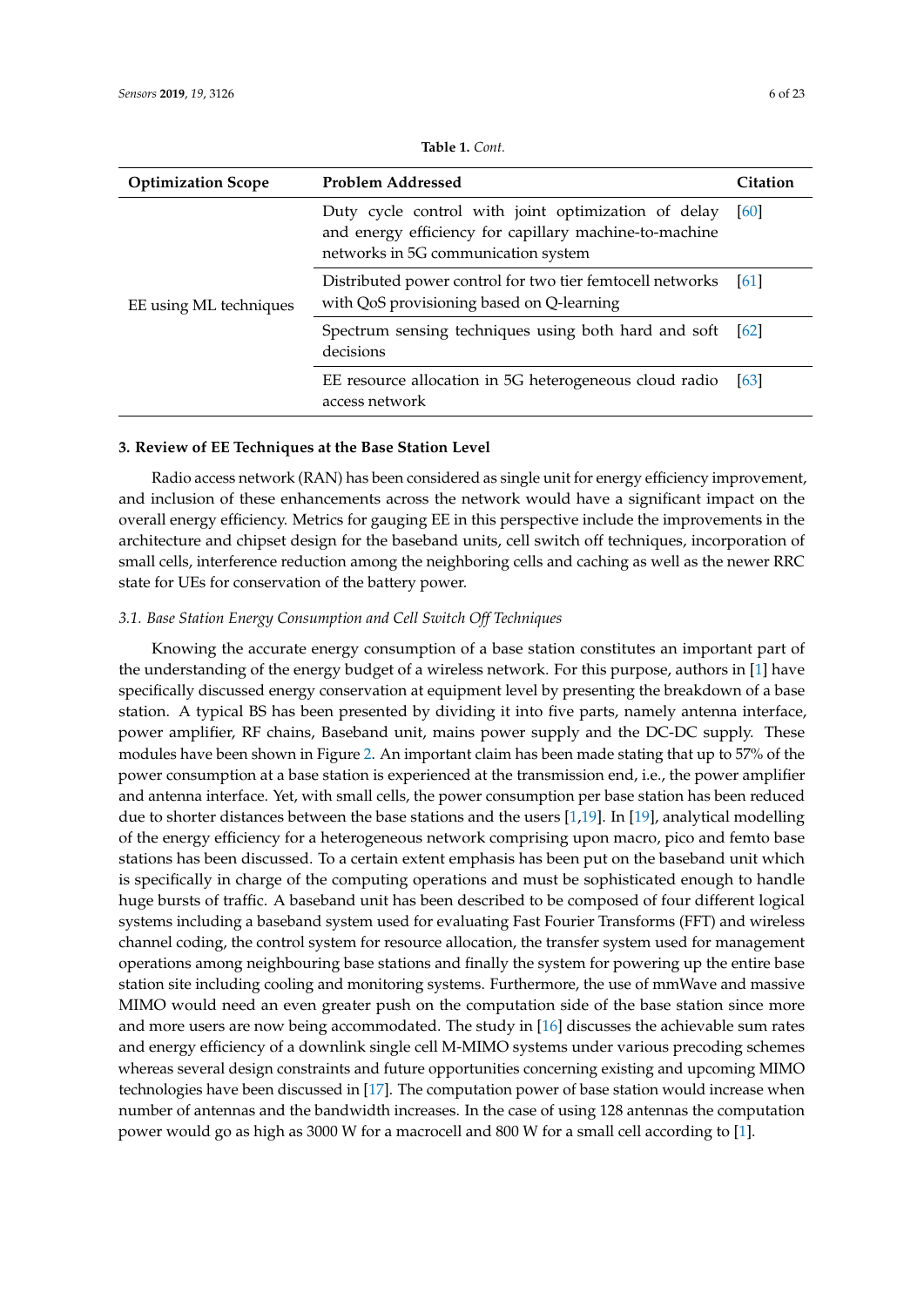<span id="page-6-0"></span>

**Figure 2.** Modules of a typical base station.

Authors in [\[18\]](#page-20-9) have discussed the utility of taking most of the baseband processing functionality away from the base station towards a central, more powerful and organized unit for supporting higher data rates and traffic density. Users have envisioned experiencing more flexibility using this central RAN since they would be able to get signaling from one BS and get data transfer through another best possible neighboring BS. Visible gains in latency and fronthaul bandwidth have thus been observed by having stronger backhaul links but this research avenue still needs to be formally exploited for devising globally energy efficient mechanisms. The choice of the best suited BS would allow the network to have a lower transmission power thus increasing the energy efficiency. An analysis of throughput as a performance metric has been provided for a two-tier heterogeneous network comprising upon macro and femto cells in [\[20\]](#page-20-11). The claimed improvement in throughput originates from a distributed mesh of small cells so that the minimal transmission distance between the end user and the serving base station would be cashed out in terms of reduced antenna's transmission power. Considering these findings on BS energy consumption, cell switch-off techniques have been explored in the literature. An incentive based sleeping mechanism for densely deployed femtocells has been considered in [\[21\]](#page-20-12) and energy consumption reduction up to 40% has been observed by turning the RF chains off and only keeping the backhaul links alive. The key enabler here would be to have prompt toggling between active and sleep modes for maintaining the quality of service. According to [\[21\]](#page-20-12), a "sniffer" component installed at these small cells that would be responsible for detecting activity in the network by checking the power in uplink connections, a value surpassing the threshold, would indicate a connection with the macrocell. Mobility Management Entity (MME) has also been suggested to potentially take a lead by sending wake up signals to the respective femtocells and keeping others asleep. In contrast to the usual techniques of handing their users over to the neighbouring base stations and turning that cell off, it would be beneficial to give incentives to users for connecting to a neighbouring cell if they get to have better data rates. Authors in [\[22\]](#page-20-13) have conducted a thorough study for classification of the switching techniques as well as calculation of the outage probability of UEs, under realistic constraints. Their claim states that the energy consumption of the base station is not directly proportional to its load so an improved switching algorithm was needed that would allow the UEs to maintain the SINR thresholds. They have thus brought forward a sector based switching technique for the first time. Furthermore, their claim favors an offline switching technique instead of a more dynamic online scheme because of practical constraints such as random UE distribution and realistic interference modelling. Authors in [\[23\]](#page-20-14) discuss influence of the transmit power scaling and on/off switching on instantaneous macro base stations power consumption. The proposed power consumption models have been claimed to be used as generic models for the relationship between transmitted and consumed power for macro base stations of different technologies and generations. In addition to these techniques, recently, machine learning techniques have been used to implement cell switch off which are discussed in Section 6.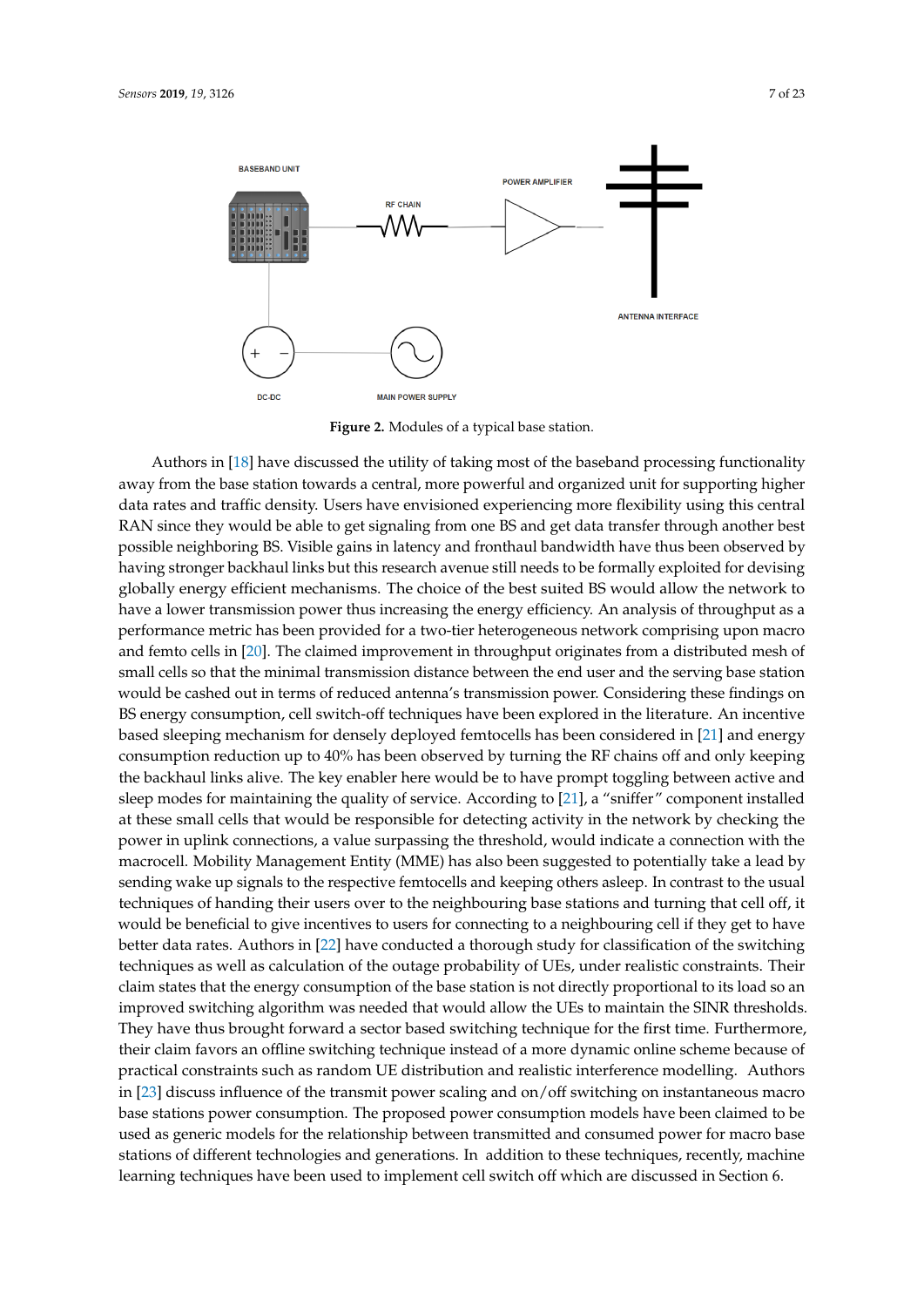## *3.2. Interference-Aware Energy Efficiency Techniques in 5G Ultra Dense Networks*

The advantages of small cell deployment, in terms of increased system capacity and better load balancing capability, have been discussed in the previous sections. Yet, it is important to mention that densification suffers from added system complexity. Therefore, energy efficiency as well as spectral efficiency becomes harder to evaluate. Nash energy efficiency maximization theory has been presented for discussing the relationship between energy and spectral efficiency in [\[24\]](#page-20-15). Both are inversely related to each other, increase in one of them demands a natural decrease in the other quantity which usually has been the case of medium to high transmission power. Most of the research conducted in ultra-dense small cell networks has been on coming up with techniques optimizing both energy efficiency (EE) and spectral efficiency (SE). Authors in [\[24\]](#page-20-15) also brings forth the idea of gaining energy efficiency at the cost of spectral efficiency where the small cells are under the coverage of a macro cell and pose interference issues due to the sharing of bandwidth among them.In such a scenario, all the small cells participate in energy efficiency maximization according to a game theoretic methodology. The suggested game theoretic model has been deemed to be a distributed model and utilizes Nash product for maximizing cooperative energy efficiency. Analysis of the algorithms shows that energy efficiency, although it increases with the increase in the number of small cells, it saturates after about 200 cells and afterwards only experiences a minor increase. Fractional programming has been extensively used in [\[25\]](#page-20-16) for modelling the energy efficiency ratio for a Point-to-Point (P2P) network as well as for a full scaled communication network using MIMO. EE has been considered as a cost benefit ratio and minimum rate constraints have been put together for modelling real life scenarios. In addition, fairness in resource allocation has been considered a major factor in the overall energy distribution. These two constraints might tend to increase the power consumption in case the minimum thresholds tend to be too high. Adding to the use cases of fractional programming, [\[26\]](#page-20-17) laid out a robust distributed algorithm for reducing the adverse effects of computational complexity and noise towards resource allocation. Authors in [\[27\]](#page-20-18), have presented an experimental setup for defining the right kind of key performance indicators when measuring either EE or SE. The setup includes a set of UE(s), three small BS(s) and running iperf traffic using User Datagram Protocol (UDP) and File Transfer Protocol (FTP). Results have indicated that utilization of a higher bandwidth would not increase the power consumption, that throughput must incorporate the traffic density and that the idle power of the equipment needs to be considered for energy consumption calculations. In [\[28\]](#page-20-19), use of varying transmission power levels by the aid of custom power levels in a two-tier network has been encouraged for the optimization of needed power in Long Term Evolution (LTE). Intelligent switching of control channels in the DL and tuning the power levels according to the UE's feedback have been envisioned to aid in allocation of the resource blocks with an optimum power. Authors in [\[29\]](#page-20-20), have discussed the opportunities for the less explored domain of user scheduling in LTE. 3GPP has no fixed requirement on scheduling and thus researchers have devised their own mechanisms depending upon their pain points. Authors have proposed the idea of associating Quality of Service (QoS) with scheduling for accommodating cell edge users. Authors in [\[30\]](#page-21-0) have proposed a resource allocation technique for minimizing the interference at the UE side. Considering a full duplex communication setup, a circular interference area for a DL UE has been demarcated by the BS based upon a predefined threshold. Resource block for this UE has been shared by an UL UE from outside the interference region for keeping the mutual interference to a minimal level. Simulation results claim to improve the overall network throughput based on the efficient pairing of UEs but the throughput might degrade with a large increase in the distance between the paired UEs. A heuristic algorithm presented in [\[31\]](#page-21-1) improves the system throughput using resource reuse in the three-tier architecture while regulating the interference regions of UEs being served by either macro BS, small BS or in a D2D way. Visible gains in the throughput have been noted with an increased user density for an efficient user selection and having a minimum distance between the UEs being served in a D2D fashion for a stronger link retention. Moreover in [\[32\]](#page-21-2), authors have constructed objective functions for EE maximization and have thus compared max-min power consumption model against their nonlinear fractional optimization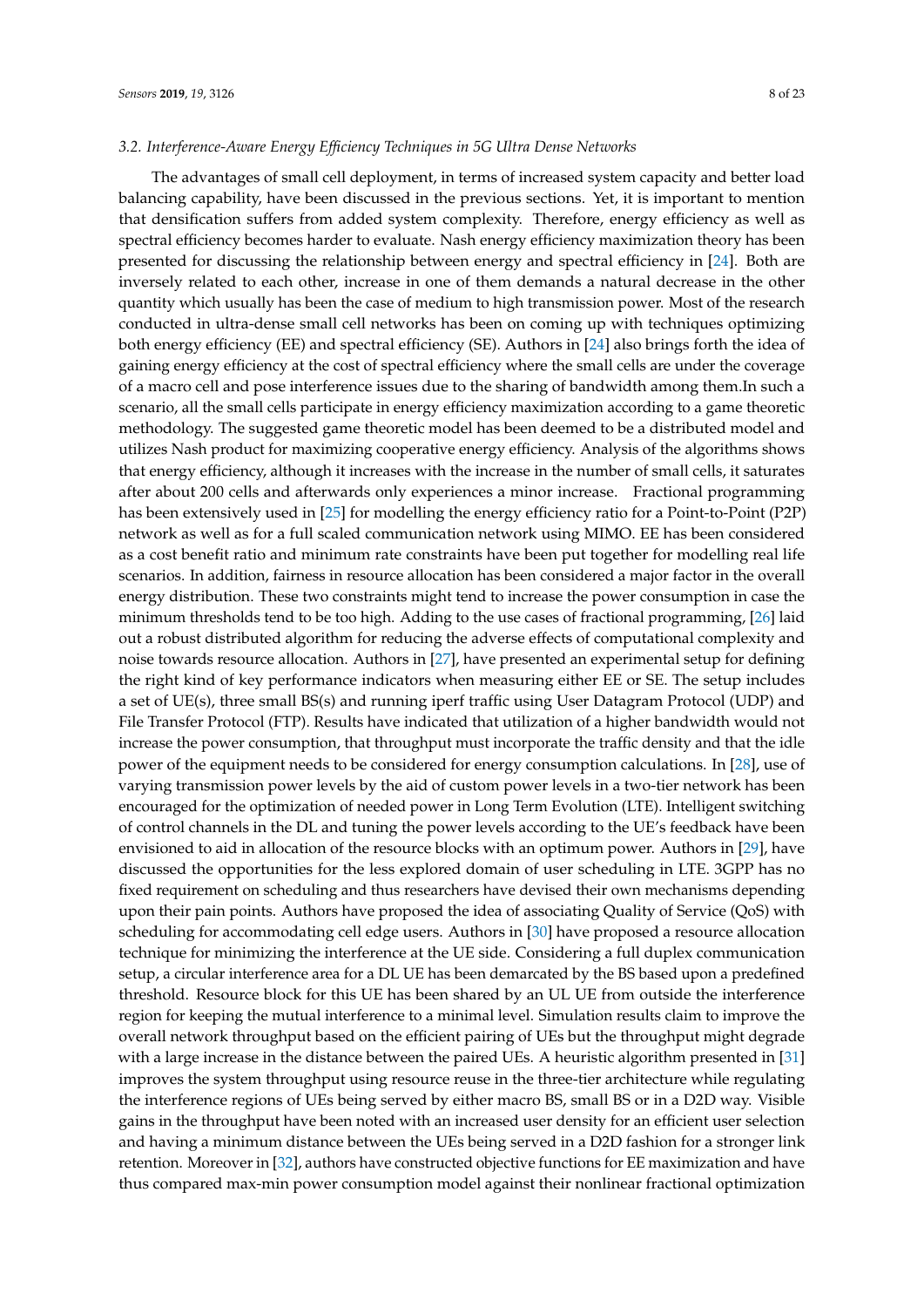model. Results have been promising for a reduction in the power consumption because of the mutual participation of cells as their number starts to increase.

#### *3.3. Energy Efficiency Enhancement with RRC Connection Control for 5G New Radio (NR)*

In [\[6\]](#page-19-5), the authors discuss the rapid UE battery drainage which is due to the fact that terminals remain in radio resource control's (RRC) ACTIVE state even when they are not interacting with the network. In the 5G networks, the RRC INACTIVE state has greatly been altered where a UE could benefit from the stored context and go through a lower number of state transitions. 5G NR would thus get rid of the constant monitoring of physical downlink control channel (PDCCH) for the incoming transmissions. The proposed improvement brings a 50% less energy consumption at the modem and 18% for the entire device. Referring to the traditional RRC mechanism, only two states were available, namely RRC ACTIVE and RRC IDLE mode. Consumer's usage mainly dictates the time being spent in either of the two states. Typically, when a phone has not been used, the user inactivity timer would expire, putting the UE in IDLE state and as soon as it would go into the IDLE state its context would be removed from the core network. With the new RRC INACTIVE state, the UE context would still be stored when it would stop its communication with the network resulting in a reduced signaling overhead. However, the UE would still need to update eNodeB/gNodeB (evolved NodeB/next generation evolved NodeB) with its context for a valid state change. Figure [3](#page-8-0) illustrates the state diagram of the new model. For this state to be widely utilized it should ensure minimum signaling and power consumption. The authors have evaluated the performance of this proposed scheme based on the shorter user inactivity timer achieving quicker state transitions to INACTIVE state and incurring less signaling. Power consumption analysis has been conducted for usage between different applications which validates the claim of authors. Similar analyses have been conducted to eliminate the prolonged connected mode discontinuous reception or better known as the Connected mode DRX (C-DRX) of upto 10 s for short data transfers and avoid the state changes. Signaling overhead also increases with the increase in either UE mobility or shorter user activity timers. However, the worst-case scenario would be to have the UE receive content just after its transition to the INACTIVE state, thus incurring extra RRC signaling. According to the proposed scheme, 5G NR can greatly benefit from this state by having an extended UE life and a lower need for S1 signaling.

<span id="page-8-0"></span>

**Figure 3.** State diagram for radio resource control (RRC) signalling including the 'inactive' state.

#### *3.4. Energy Efficient and Cache-Enabled 5G*

In [\[7\]](#page-19-6), the idea of proactive caching based on the content popularity on small cells has been proposed for improving the energy efficiency. Owing to the abundance of small cells, networks are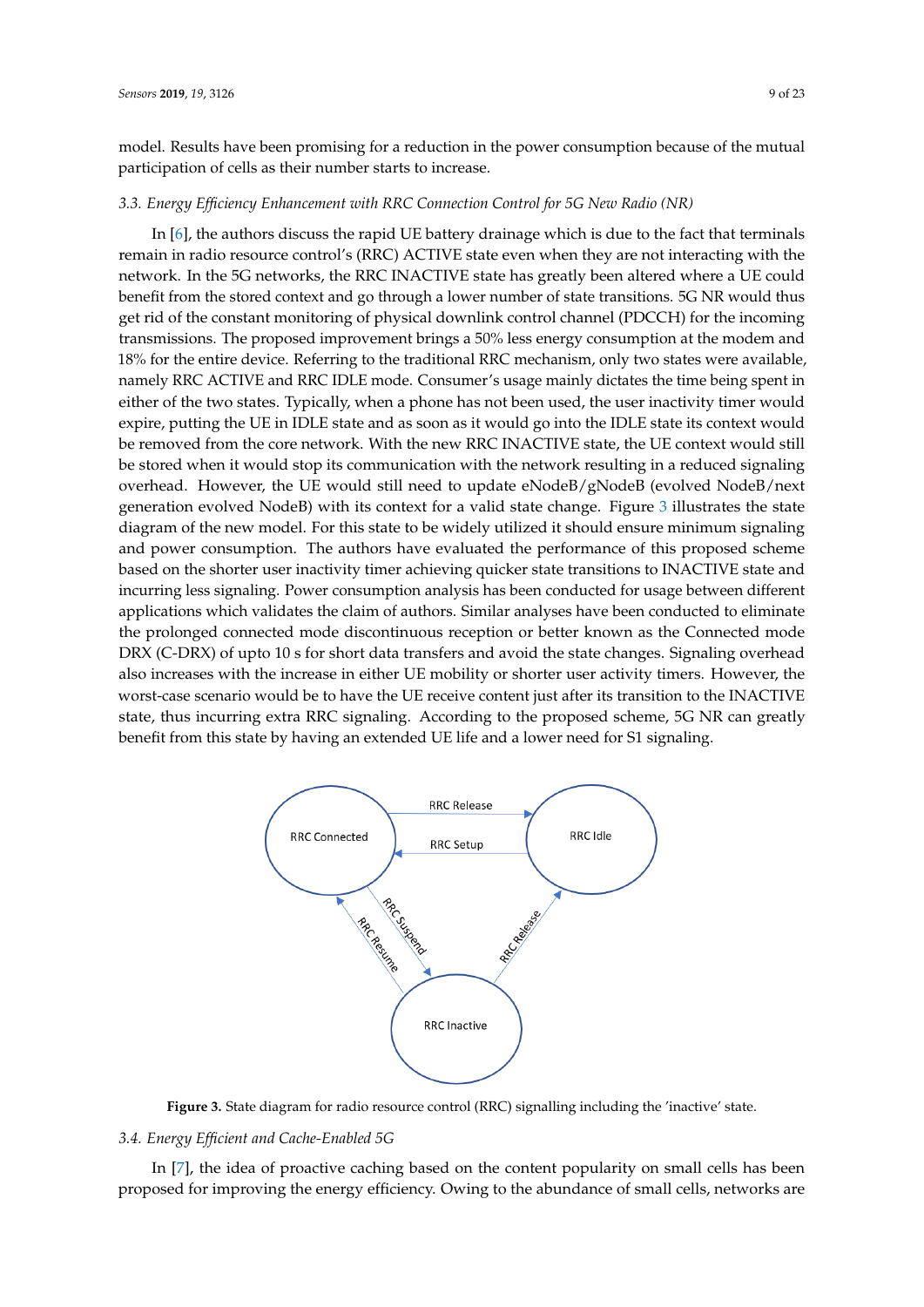getting constrained by the overall backhaul link capacity and much of the load is corresponding to transactions of the same requests repeatedly. Energy efficiency has been evaluated with regards to the content placement techniques and more emphasis has been put into organizing the content based on user locations and constantly fine tuning the clusters based on the content popularity distribution instead of spanning the same content across the network. Various topologies are shown in Figure [4.](#page-10-0) Energy efficiency has been formulated in relation to the small cell density vector. A heterogeneous file popularity distribution has been considered and a popularity vector has been maintained at every user. Users have been grouped into clusters depending upon the similarity in their interests and the cached files are an average of these popularity vectors. Users would usually be allowed to communicate with the base station within a specified distance of their cluster and in case of a cache miss event, the content would then be requested from the core via backhaul links. Spanning the same data across the network tends to sacrifice the information diversity and hence a content-based clustering approach has been brought forward. Simulations have been presented to demonstrate that with the increased base station density, significant energy efficiency gains have been experienced since the allocation problem gets simplified and interference and transmission powers would be reduced. In [\[34\]](#page-21-4) a unique approach for addressing the energy efficiency challenge has been presented. The proposed E3 ratio thus incorporates a cost factor when calculating the number of UEs being served against the power spent over this operation by the BS. It has been made clear that although the cost factor might not have a direct impact on the spectral efficiency, it would be an important factor when regulating the cost of the entire network. Thus, operators have been addressed to carefully incorporate the features of edge caching and gigabit X-haul links to strike a fair balance between the cost overhead and the need of the feature. Otherwise it would be an overkill which has been meant to be strictly avoided. Mathematical analysis for EE maximization presented in [\[35\]](#page-21-5) supports the fact that for the cases of low user cache size, non coded schemes should be utilized for a faster delivery system. Highlight of the research work conducted in [\[33\]](#page-21-3) has been the assumption of a finite cache memory for a more realistic analysis. Delay bounds of an online cooperative caching scheme have been brought forward as compared to offline and a random caching scheme. The cache being periodically updated promises to deliver a tighter user association and aims to have minimum possible latency. The algorithm also aims to accurately cache the data in highest demand with an increased user density. Application of cooperative caching on P2P networks has been discussed in [\[37\]](#page-21-7), authors have demonstrated the effectiveness of the algorithm by the segmentation of cache memory at the base stations. It would not only keep track of the cached data of the highly demanded information but would also record data paths and the newly requested data. The simulations have illustrated the usefulness of this optimization technique by the reduced number of hops and latency. On the other hand, uplink energy conservation has been considered in the context of dense small cells [\[36\]](#page-21-6).

In [\[8\]](#page-19-7), energy efficiency analysis of heterogeneous cache enabled 5G hyper cellular networks was performed. The control and user plane separation is considered to aid in devising enhanced access schemes and retain fairness in service. Furthermore, base station on-off strategy is taken into account to help in cutting down costs spent on redundant small cells [\[8\]](#page-19-7). In that scenario, macro cells would be the masters handling mobility, home subscriber and the user admission whereas small cells would be the slave part of the radio resource management scheme. With this increasing growth of the network infrastructure, irregularities in traffic behavior must be taken into account along with the actual user distribution for a realistic scenario. Caching has been sought after as a viable solution for reducing the end to end latency by storing content at the base stations. Small cells would typically involve macro base station in its communication with the UE in a semi sleep mode and ensure that it would always be aware of the UE positioning in the network as well as the cache memory statistics. Macro cell also ensures that the UE would be served by the closest and best possible small cell and would turn off the remaining ones to concentrate on a specified area for improving the throughput. On the other hand, there would be a predefined search radius and content would be fetched from a neighbouring base station within that distance. Otherwise, UE would associate to the macro base station for getting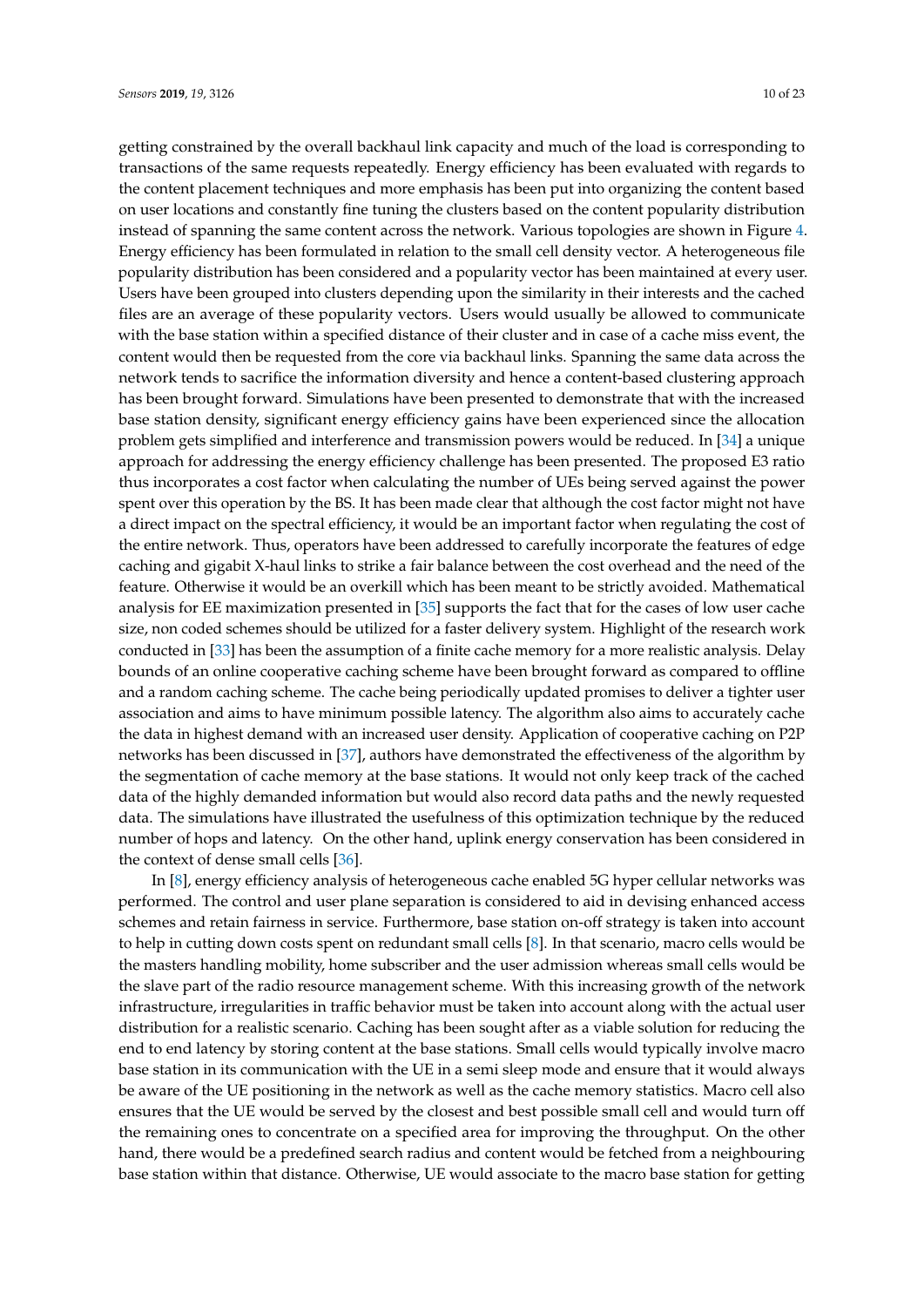access to the needed content. Expressions for the coverage probability for the UE to get signal to interference (SIR) ratio within the threshold, throughput and power consumption and efficiency have been documented in [\[8\]](#page-19-7).

<span id="page-10-0"></span>

**Figure 4.** Illustration of different cache topologies.

# **4. Review of EE Techniques at the Network Level**

A collective approach has been adopted for addressing the overall EE challenge considering both access and core network. EE has thus been gauged by the extent of resource sharing among different operators in the urban environment, utilization of efficient resource allocation schemes for fully exploiting the available spectrum, deploying middle ware for coverage enhancement (reduction in the distance between UE and BS would lower the needed transmission power), harnessing maximum computational muscle for accommodating massive incoming user requests yet have the ability to scale instantly (virtualization) and deploying machine learning and Software Defined Network (SDN) technologies for a fine grained control over the resources. An efficient usage of these capabilities would thus lead to the quality of service retention as well as an excellent power management methodology.

# *4.1. Resource Sharing in 5G with Energy-Efficiency Goal*

Spectrum and physical resource sharing needs to be considered for accomplishing the energy efficiency goal of 5G. However, the need of service quality retention with respect to throughput and packet drops must also be addressed. Thoughts on infrastructure sharing have been gaining enough traction owing to several factors, for example, lack of space acquisition for site deployment or utilizing the available resources at their full potential and refraining from any new deployment. This section puts together the studies for bringing improvements in energy efficiency by a mutual sharing of infrastructure. Operators would have the flexibility of resource sharing at either full or partial level naturally emphasizing improved security for their equipment. Additionally, the cost of commissioning every site would lead to a higher expenditure and would minimize the expected revenues. Projects such as EARTH and GREEN TOUCH detail this avenue and brings forth an expectation of a decreased energy consumption by 1000 folds [\[2,](#page-19-1)[38\]](#page-21-8). For this level of sophisticated resource sharing, a complete knowledge about the functionality and capacity of the network entities needs to be available which may not be possible in practice. However, the avenue of spectrum sharing still welcomes more discussion and aims to be a potential pathway for gaining solutions to the resource scarcity problem. Details of system level simulations for comparisons drawn between energy consumption and shared infrastructure at different load levels have been documented in [\[38\]](#page-21-8) where a gain of up to 55% for energy efficiency in the dense areas has been demonstrated. Other significant advantages of resource sharing would include less interference by a planned cell deployment in accordance with the user demands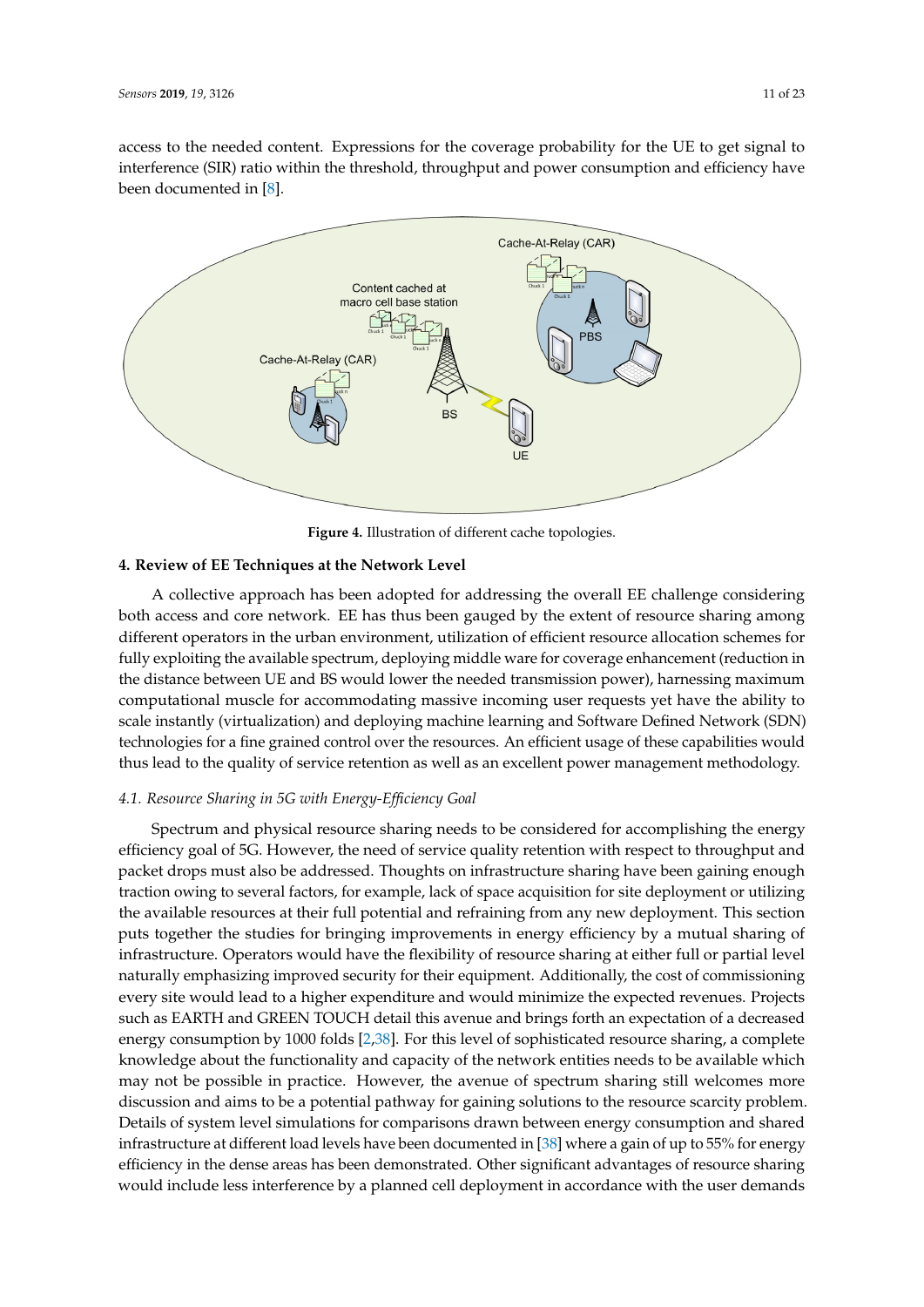per area. These efforts aim to eliminate the problems of either over provisioning or under-utilization of the deployed network entities. Authors in [\[40\]](#page-21-10) have discussed the application of an improved resource allocation in a fog RAN. The suggested idea relies upon the fact that the usage of a centralized baseband processing unit, which, while increasing the processing power of the system, remains at risk of getting outdated measurements from the radio heads because of larger transport delays. The suggested algorithm starts off by switching off the redundant access points for conserving the energy and then modifying the beam weights for providing the end user with an optimum signal to leakage and noise ratio. User association is made centrally and then the information gets passed on to the fog access points after being scheduled for users. Following this phase, the proposed greedy algorithm tracks the global as well as the local energy efficiency readings and switches off the access points not needed until the rising trend of global energy efficiency ceases. Simulations have been carried out using a layout of macro and pico cells showing about a three-fold increase in the reported Channel State Information (CSI). Furthermore, authors in [\[39\]](#page-21-9) have demonstrated the EE gains in a dynamic six-sector BS, capable of operating at either one or a maximum of all the sectors fully functioning, to be up to 75% as compared to the case of an always on approach.

In [\[9\]](#page-20-0), a case study of infrastructure sharing between different operators has been presented as well. Service level agreement between the participating operators is defined and handled by multi-objective optimization methods. In such a shared environment, QoS should go hand in hand with fair resource utilization. Authors have specifically considered the case of obeying operator specific energy and spectral efficiency criteria along with the global spectral and energy efficiency maximization. The most prominent outcomes of this research are the global energy and spectral efficiency maximization in a shared noise-limited environment and the application of the framework to a network shared by any number of operators each serving different numbers of users and an optimal fulfillment of utility targets. Detailed mathematical analysis has been presented for system modelling with noise and interference constraints. SINR equations, which originally were used as a starting point, were thus gradually modified by incorporating weighting factors for influencing the priorities. This model turns out to be working in a polynomial complexity and maximizes the given objective function. Moreover, maximum and minimum bounds have been enclosed. In the paper, authors have presented the application of the mathematical tools by presenting the case of a base station installed in a crowded place such as an airport or shopping mall where the site owner is the neutral party and the frequency resources are either pooled or one of the operators grants some of his portion to others. Firstly, the case of two operators has been presented when they do not have any global constraints and the multi-objective problem set of noise limited scenario would be used. Secondly, site owner restricts the interference level or the global energy efficiency for both the operators and both of them target a minimum QoS constraint. Thirdly, there would be three operators with the same condition as of the first case. The work has laid the foundation to establish the criterion for the energy-spectral trade off in a single/multi carrier scenario.

## *4.2. Energy Efficient Resource Allocation in NOMA*

In 5G, attempts have been made to possibly explore the area of non-orthogonal multiple access (NOMA), employing power control for saving resources in both time and frequency domain. This concept is highlighted in the following Figure [5.](#page-13-0) Operators would benefit from this technique by getting to serve the maximum number of users within the same frequency band, thus improving spectral efficiency [\[41\]](#page-21-11). This research area has been active for a while now for the reasons of increasing the network capacity and improving the data rates. An intelligent coordination among the base stations must be in place for maximum utilization of the available overall network energy. This corresponds to the fact that the harvested green energy has mostly been volatile, and a constant input source could not be guaranteed. For this reason, a detailed mathematical model has been presented for the power control of the UEs being serviced for minimizing interference as much as possible. A comparison of user association based genetic algorithms against a fixed transmit power was drawn. NOMA based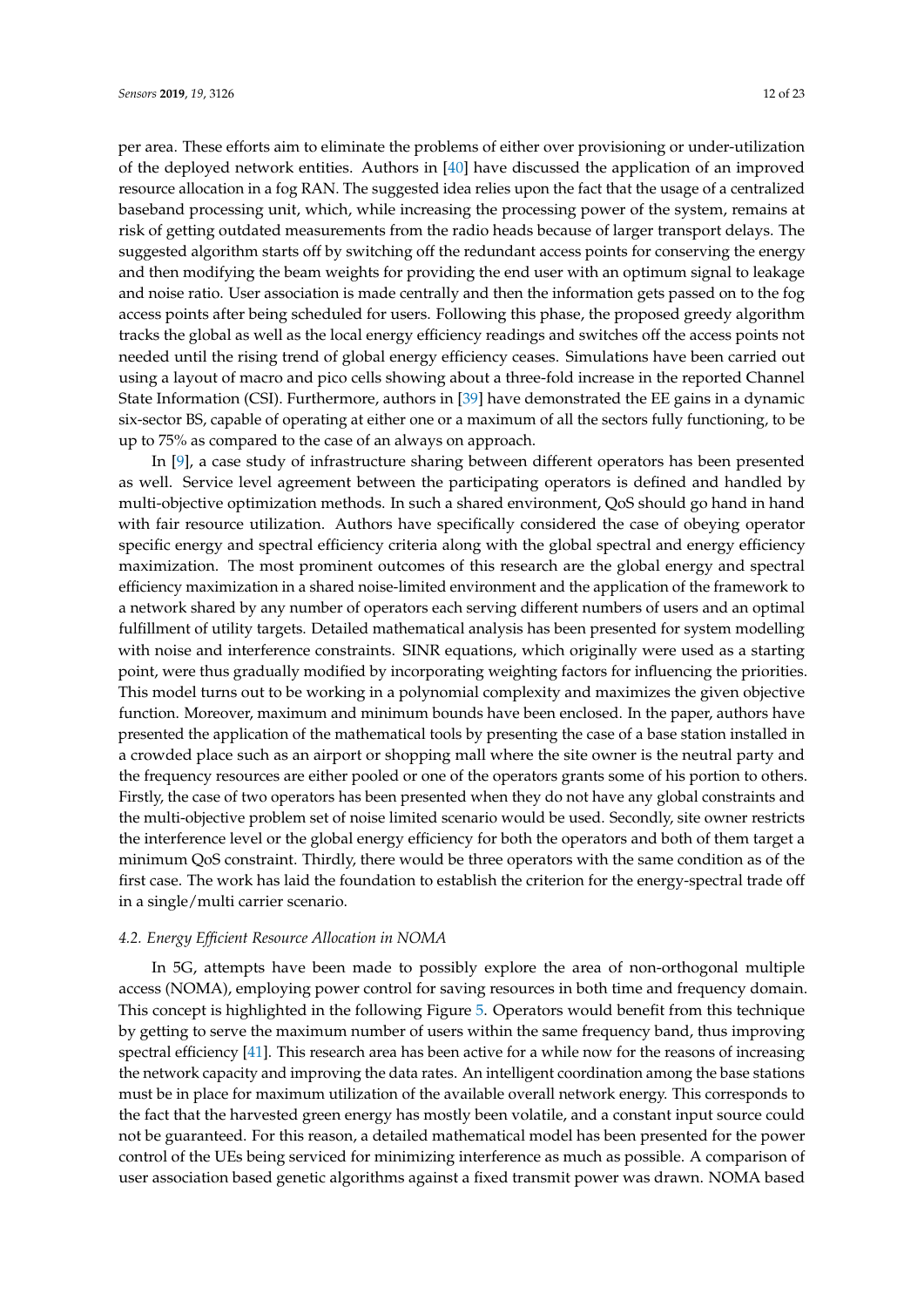techniques were demonstrated to outperform the conventional techniques for EE improvement for a larger number of nodes. The application was extended to a two-tier RAN having a macro base station covering a region of several pico base stations, being powered by both green and conventional energy sources. The proposed mathematical model uses a ratio of the network's data rate over the entire energy consumption as the network utility. Incorporation of improved user association techniques were suggested in [\[42\]](#page-21-12) for improvement of user throughput and error containment in NOMA. In [\[43\]](#page-21-13), authors presented the mathematical feasibility for the utilization of successive interference cancellation at the receiver side. The signal that is being processed considers others to be noise, cancels them out and its iterative nature aims to decode all of them. With an increase in the number of transmitters having a fixed SINR, a linear relationship has been observed. On the other hand, this formulation might lead to a saturation point for the explosive number of IoT devices.

The authors in [\[44\]](#page-21-14), have taken an interesting approach for a fair comparison of NOMA and a relay-aided multiple access (RAMA) technique and a simulation was carried out for maximization of the sum rate. It was established via mathematical formulation that sum rate is an increasing function of user's transmission power and for the cases of a high data rate demand of the farthest user, NOMA proved to have maximized the sum rate. Distance between the users has been a key figure and with an increased separation between them, NOMA provides maximum rates whereas for the smaller separation relay-based setup provides a good enough sum rate. Authors in [\[45\]](#page-21-15) have endorsed the advantages of nonorthogonal multiple access (NOMA) for the future radio access networks. Apart from the fact that the technique aids in getting a better spectral efficiency, authors instead have analyzed the feasibility of acquiring a better energy efficiency out of it as well. Considering the example of one base station serving two users, relationships between SE and EE have been observed which reflects that NOMA can potentially regulate the energy within the network by the allocation of more bandwidth to a cell center user in the uplink and more power to the cell edge user in the downlink. Considering the potential of NOMA, the problem was tackled with respect to its deployment scenario for the maximum exploitation. For a single cell deployment, EE mapping against resource allocation was considered as an NP hard problem because each user would be competing for the same radio resource, however, user scheduling and multiple access methods would aid for improving this situation. For the network level NOMA, a joint transmission technique could be beneficial for organizing the traffic load on the radio links and users must be scheduled accordingly when it comes to energy harvesting to keep the users with critical needs prioritized. Lastly, Grant free transmission has been studied for saving the signaling overhead, as soon as the user acquires data in its buffer it should start the uplink transmission and selection of the received data would be based upon its unique multiple access signature. Multiple access signature is deemed to be the basis of this proposal, but the signature pool must be carefully devised with an optimal tradeoff between the pool size and mutual correlation. It would greatly help for collision avoidance and detection. The users remain inactive for cutting down on the grant signaling and hence more energy is typically conserved. The proposed hybrid technique transitions between grant free and scheduled NOMA based on the current traffic load which eventually lowers down the collision probability and improves latency. In contrast with the above works that have discussed the use cases of caching in orthogonal multiple access (OMA), authors in [\[46\]](#page-21-16) explored index based chaching instead of superposition chaching while adopting a sub optimal user clustering technique for significant reductions in the transmitted power while using NOMA. Owing to the enormous number of users, optimal user clustering was discouraged and user association based upon their differences in terms of link gain and cached data was suggested instead. The iterative power allocation algorithm was demonstrated to converge after several iterations.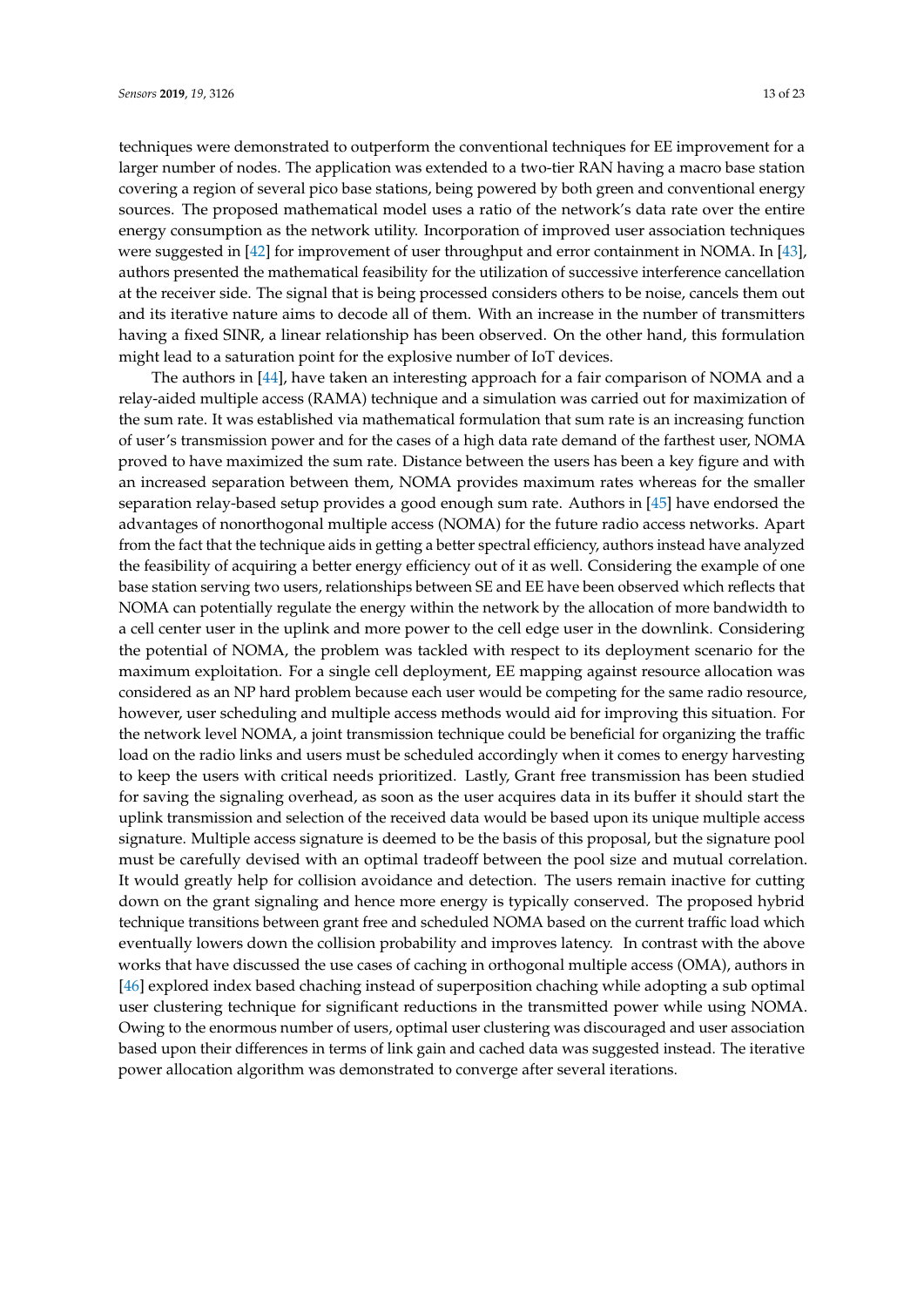<span id="page-13-0"></span>



#### *4.3. Energy Efficient 5G Outdoor-Indoor Communication*

The research in [\[47\]](#page-21-17) discusses a use case of shared UE side distributed antenna system for indoor usage where a combination of distributed antenna and MIMO technology is used for getting enhancements in the coverage area and utilization of unlicensed frequencies for accommodating more users. The use of both licensed as well as unlicensed bands simultaneously needs a redesign of the current resource allocation algorithms [\[47\]](#page-21-17). In this work, resource allocation has been considered to be a non-convex optimization for increasing the end to end energy efficiency. The suggested topology demands installation of a shared UE side multiple antenna hardware between a single antenna base station (outdoor) and arbitrary number of single antenna UEs (indoor) which are called shared user equipment (UE)-side distributed antenna system (SUDACs). These SUDACs would be able to communicate the channel information with their neighbouring SUDAC units installed. In contrast with the relaying in the LTE-A system, SUDACs could be installed at different locations by the users and still be able to operate in both licensed and unlicensed bands simultaneously. The problem statement boils down to defining the energy efficiency in terms of the bits exchanged between base station and the UEs via SUDACs per joule of energy. It has been shown in [\[47\]](#page-21-17) that application of this model exploits the frequency and spatial multiplexing of UEs and increases the system efficiency as compared to the case when SUDACs is not involved.

#### *4.4. Energy Efficient Virtualization in 5G*

Virtualization has been a very sought out way of reducing the time to market for the newer mobile technologies but with the emerging technological trends it might be a very useful way forward for reducing the energy consumption. In this case, hardware would serve as a bare metal for running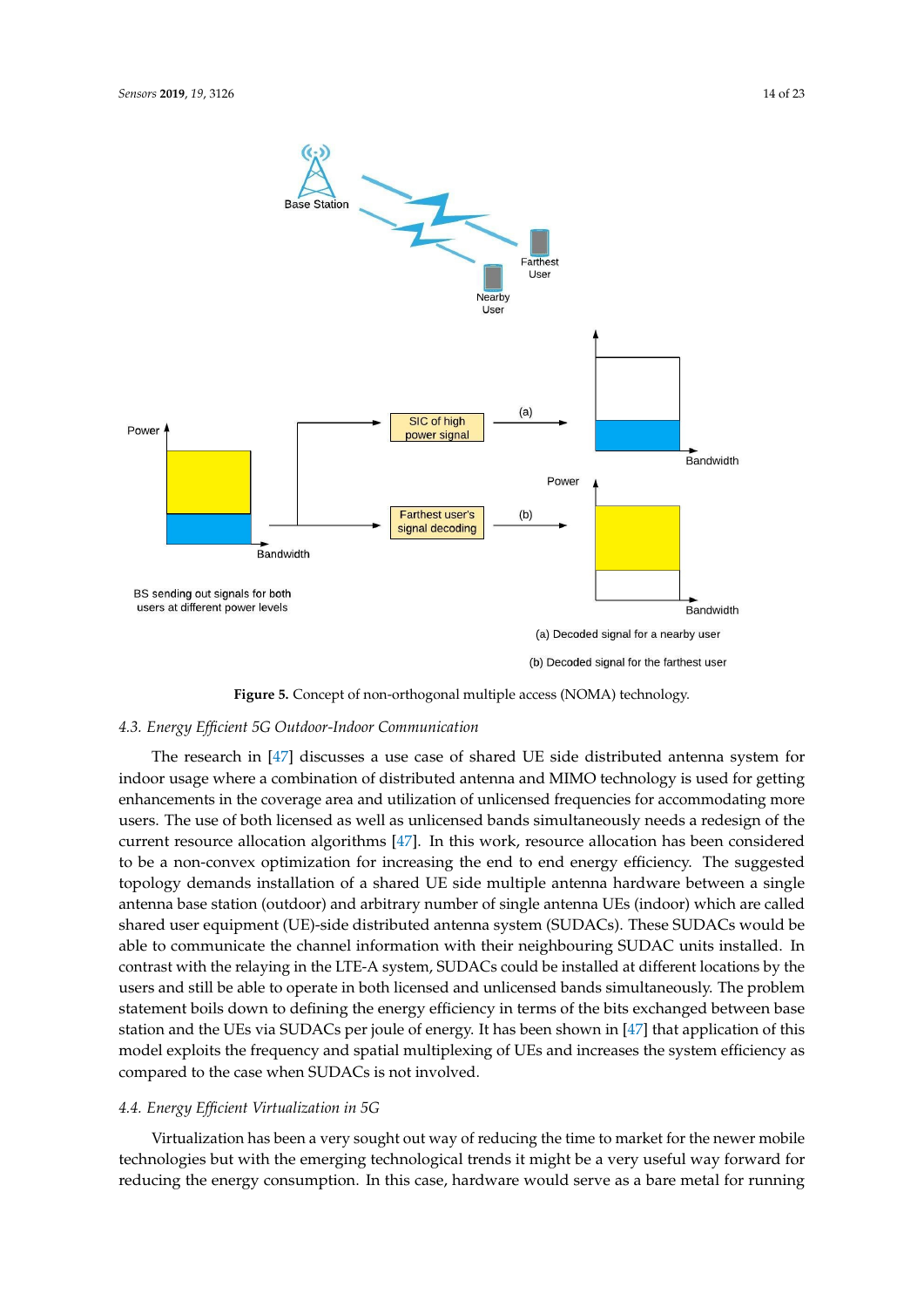multiple applications simultaneously for saving up on the cost of additional deployments of dedicated hardware and software components [\[48\]](#page-21-18). Most of the functions previously deployed on dedicated hardware would now be rolling out as software defined network functions thus promising scalability, performance maximization and mobility with in the cellular network. The virtual network architecture described in [\[50\]](#page-22-1) lays out the interconnection between several virtual as well as the physical units being interconnected to form a larger system. A generalized 5G architecture incorporating virtualization has been illustrated in Figure [6.](#page-15-0) The smooth integration of different technologies with virtualized environment thus becomes the key of reaping the expected efficiency outcomes. Resource and operations management plays a vital role in actively regulating the system for a fine tuned state of execution that helps mitigate issues including redundancy and keeping the operating expenses under control. Furthermore, usage of an openflow switch would come in handy for efficient packet traversal within the network. Significant advantage in terms of reduced energy consumption of about 30% have been experienced by incorporating the current architecture with Network Function Virtualization (NFV). Authors have assumed an ideal case scenario that the virtual BBU will not consume any energy when it stays idle and also the advantage of the enormous computational pool in the form of cloud have been used.

Authors in [\[49\]](#page-22-0) presented the significant energy conservation advantages of having virtual nodes in both access as well as the core network instead of having the physical nodes for executing only a single function. The proposed topology suggests baseband pooling for higher performance in the cloud, a direct gigabit optical connection from the remote radio heads to the core network and an even distribution of the core network nodes. The nearest available core network node would then be the one responsible of serving the incoming requests from the respective radio heads. The proposed architecture boasts the flexibility of resource distribution by having a single node running multiple virtualized access/core network functions e.g., serving gateway, packet gateway, etc. and the readiness of activating these functions wherever needed based on the work load. A visible gain of about 22% was recorded using mixed integer linear programming for modelling the work load across the nodes and both the core and access network were virtualized. Apart from the EE gains, a higher performance would also be achieved because of a reduced distance between the node requesting and the node serving the request. Research in [\[51\]](#page-22-2) extends the same idea where the EE gains are deemed to be higher with an increased number of virtual function deployments in the access network which typically consumes more energy, about 70% of the entire demand of the end to end network. The suggested topology entails gigabit optical connectivity as the fronthaul technology instead of the Common Public Radio Interface (CPRI) connection between radio and baseband units. This brings out more deployment opportunities for the virtual machines by having more active nodes closer to the user. Authors documented a gain of about 19% with the proposed architecture. According to the authors in [\[52\]](#page-22-3), existing RAN architecture needs modification for meeting the upcoming traffic demands. Baseband unit has been decomposed into two main parts, namely distributed unit and a central unit. Both units find their optimal placements either close to the users for serving the low latency demands or in remote areas for providing a pool of computational power. Mobile edge computing uses the same concept and NFV proves to be an enabling technology to use it to its full potential. The network layout comprises upon active antenna units and the central office for edge and access computation. Mobile edge computing units were housed along with the distributed and the central units and was the aggregator for the traffic. Both latter functions were virtualized on general purpose processors and finally the electronic switch was responsible for the traffic routing. Simulations conducted on this topology have revealed about 20% power saving as compared to the case of fixed deployment of hardware units. Moreover, Reference [\[53\]](#page-22-4) also supports the idea of flexible centralization of RAN functions of small cells. Prominent outcomes would comprise upon interference mitigation in a dense deployment and reduced radio access processing. Authors in [\[54\]](#page-22-5) devised an analytical model for calculating the optimal number of active operator's resources. Dynamic Auto Scaling Algorithm, or DASA, was envisioned to provide a way for operators to better understand their cost vs performance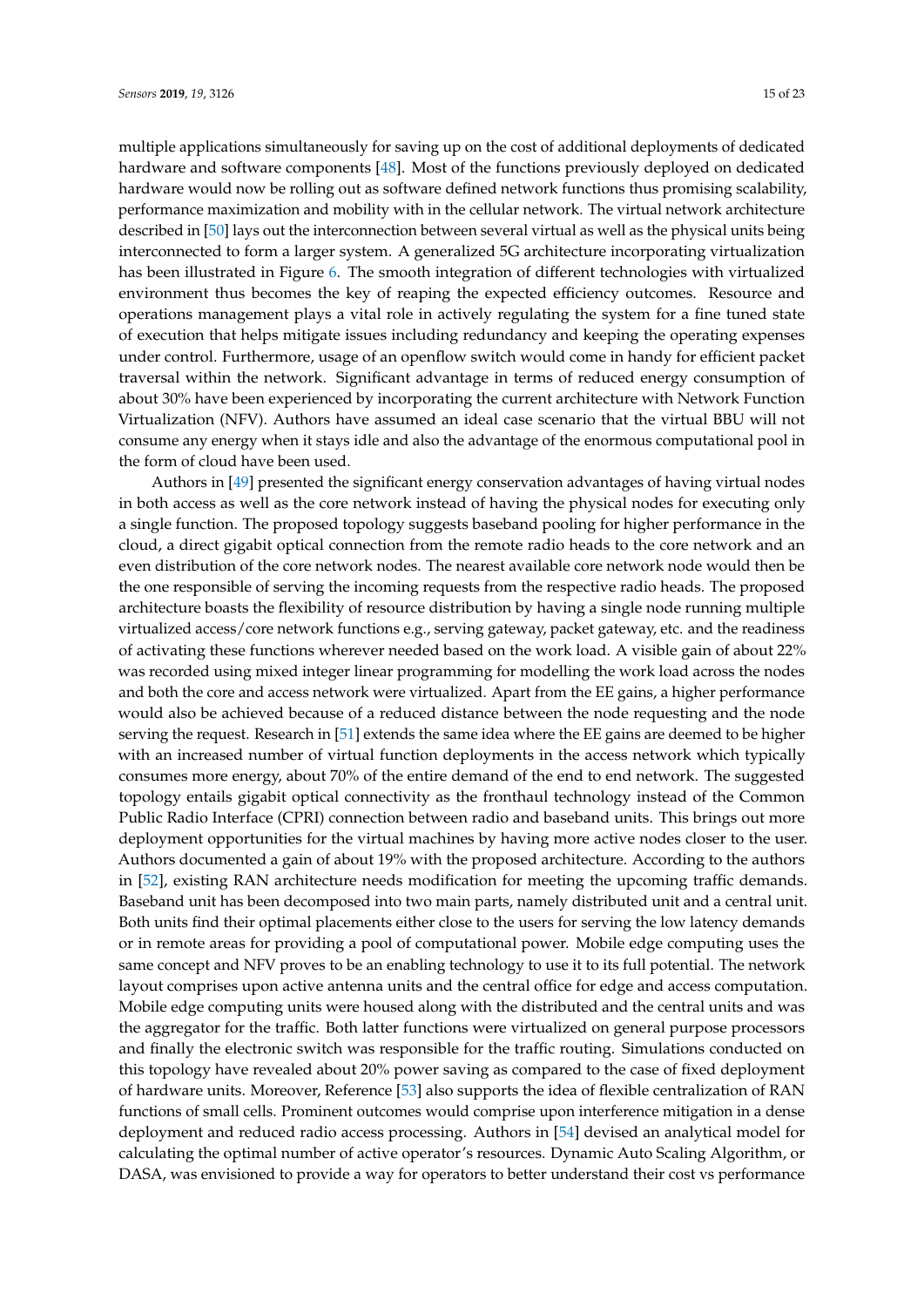trade off and authors have thus used real life data from Facebook's data center for a realistic estimation. On top of the already established legacy infrastructure comprising mainly upon mobile management entity, serving gateway, packet gateway and the policy & charging function, 3GPP has now proposed specifications for a virtualized packet core providing on demand computational resources for catering to the massive incoming user requests. A comparison was drawn between the consumed power and the response time of the servers for the jobs in a queue by varying different factors including total number of virtual network function (VNF) instances, total number of servers available as well as the rate of the incoming jobs, total system capacity and the virtual machine (VM) setup times. Trends recorded from the plots have signified the saturation point of the system and have paved a way for operators to optimize their infrastructure to be robust without taking in more power than needed. Similarly [\[55\]](#page-22-6) extends the above mentioned approach by taking into account the rejection of incoming requests in case the saturation point has been reached. A more realistic framework was presented that incorporates either dropping the jobs from the queue or even blocking them out from being registered until some resources could be freed up.

<span id="page-15-0"></span>

**Figure 6.** A 'virtualized' 5G architecture.

# **5. Review of SDN Technology for Enhancing EE**

## *5.1. Energy Monitoring and Management in 5G with Integrated Fronthaul and Backhaul*

The impact of software defined networking (SDN) on energy-efficiency was explored in [\[56\]](#page-22-7). The tremendous increase in the user density in a given area not only demands an energy efficient hardware but also demands for certain modifications in the control plane. Energy Management and Monitoring Applications (EMMA) were designed for observing the energy consumption in fronthaul as well as the backhaul network constituents. A monitoring layer was implemented over an SDN controller which observes the underlying operational domains including mmWave links and analogue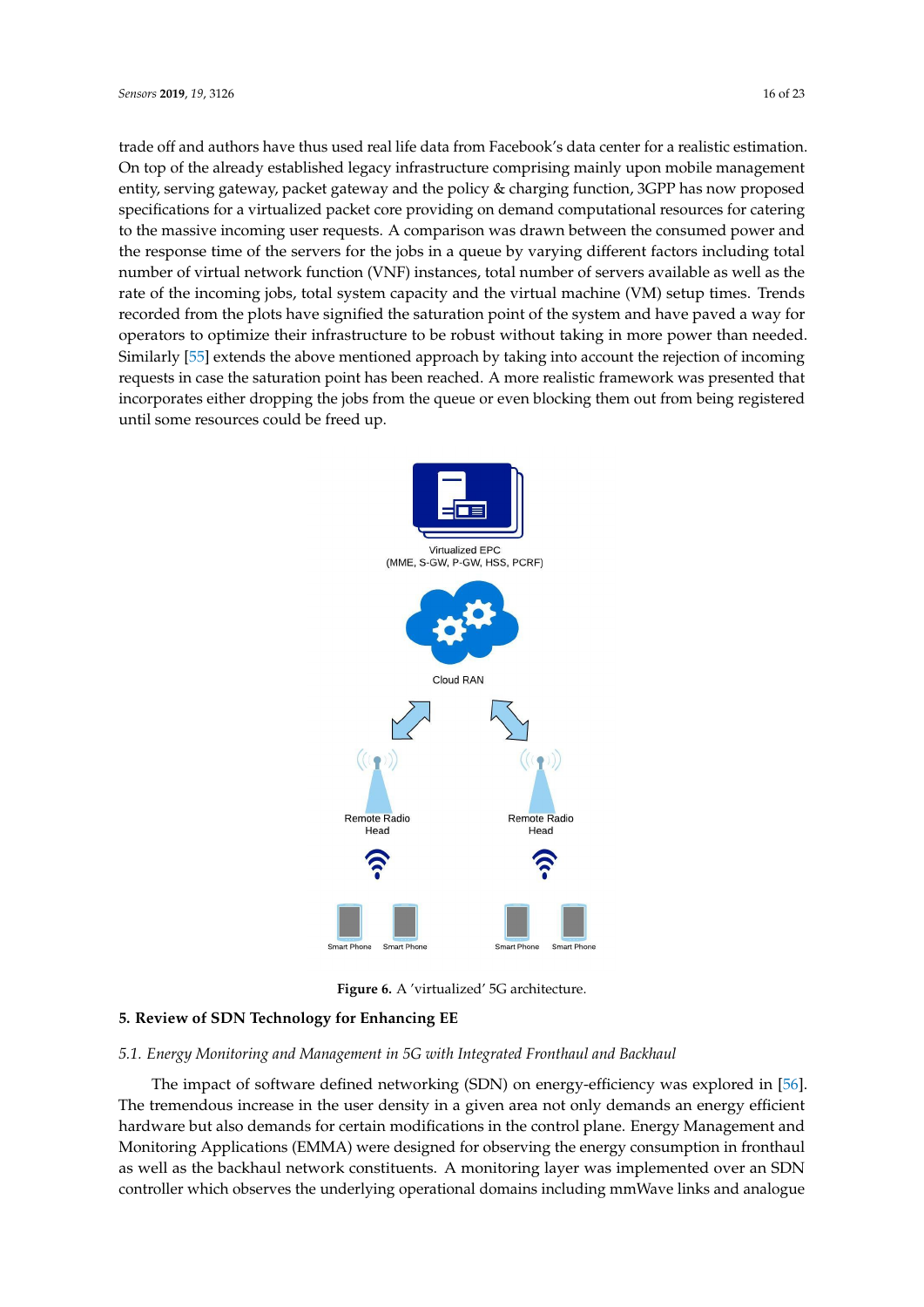Radio over Fiber technology (RoF). This topology is shown in Figure [7.](#page-16-0) The energy management framework was extended to provide analysis on virtual network slices as well by gathering the real time power consumption data of a server by a power meter installed with it and then incorporating it with the respective flows. EMMA is based upon a SDN/NFV integrated transport network using a Beryllium framework and supports features including energy monitoring of the access network and the optimization of power states for the nodes. Furthermore, an analytics module provide statistics on the traffic consumption by the currently ongoing services, Provisioning manager would help in setting up new network connections and dynamic routing of connections for the ongoing sessions based upon the energy aware routing algorithms. Authors have envisioned EMMA as a fronthaul technology for providing coverage for high speed trains. It comprises upon a context information module for collection of data for mobility, a statistics module for storing the contextual data and updating it regularly, and lastly the management module for consuming this data and making real time moves in the network by switching on the nodes as the train approaches and switching them off when it leaves. Significant energy savings ranging between 10 to 60% were demonstrated using the real life data by switching on the nodes exactly when needed and keeping them asleep otherwise [\[56\]](#page-22-7).

<span id="page-16-0"></span>

**Figure 7.** Energy Monitoring and Management via software defined networking (SDN).

## *5.2. Utility of Sleep Mode Energy Savings*

In [\[57\]](#page-22-8), authors discussed about getting benefited from the separated control and data planes in a heterogeneous network. Since this concept was not used in the previous generation of networks,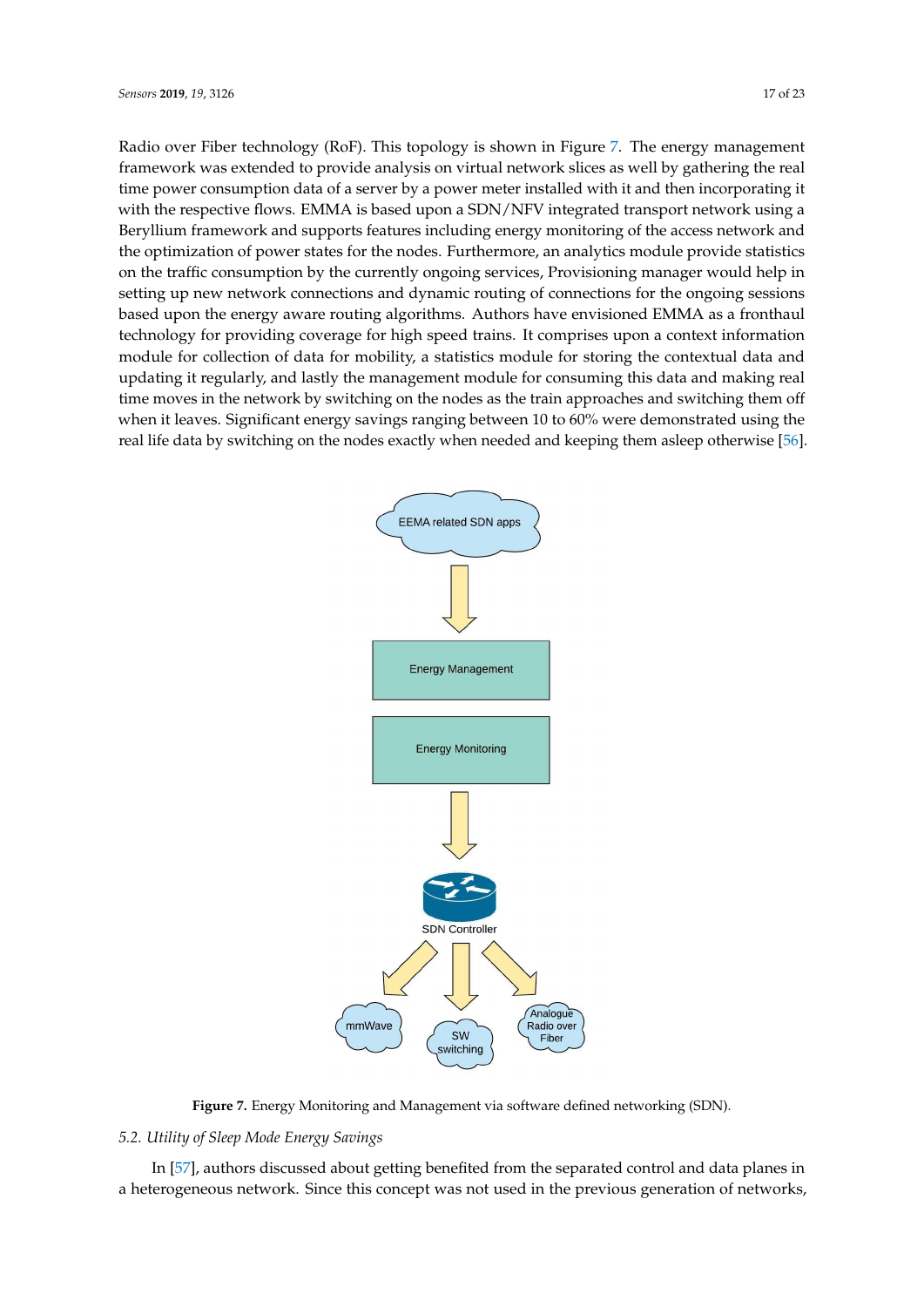further exploitation of this feature is expected to yield significant energy reductions. It was proposed that control plane communication would be done via low frequency macro cells and data plane information exchange would take place through high frequency femto cells. Detailed statistics about the daily traffic load and information about the kind of base stations deployed were tabulated. The application of the regular cell switch off technique especially in the off peak hours would yield reduced energy consumption of up to 48%. On the other hand, incorporation of power modulation at the femto cells would keep them operational and would yield energy savings of up to 27%. If the extreme isolation of control and data plane could be relieved then the macro cell would be able to serve the users with not just the control signaling but also with data transfer at low frequencies, resulting in a higher percentage of energy savings in the network. In addition to this concept, Reference [\[64\]](#page-22-15) discusses the possibility of achieving 50–80% energy savings by incorporation of the energy aware heuristic algorithms.

# **6. Machine Learning Techniques for Energy-Efficiency in 5G**

<span id="page-17-0"></span>Recently, machine learning techniques have been employed to various areas of wireless networks including approaches to enhance energy efficiency of the wireless network [\[58\]](#page-22-9). A typical example would include a smart transmission point, such as the one shown in Figure [8](#page-17-0) that would evolve itself overtime by its observations.



**Figure 8.** Dissection of a smart antenna.

In [\[59\]](#page-22-10), the authors proposed switch-on/off policies for energy harvesting small cells through distributed Q-learning. A two tier network architecture was presented for discussion on on-off switching schemes based upon reinforcement learning. It is assumed that small cells are equipped to get their associated macrocell to transfer its load over to them and they themselves would rely upon the harvested energy, for example, solar energy. Application of Q-learning enables them to learn about the incoming traffic requests over time so they could tweak their operation to an optimal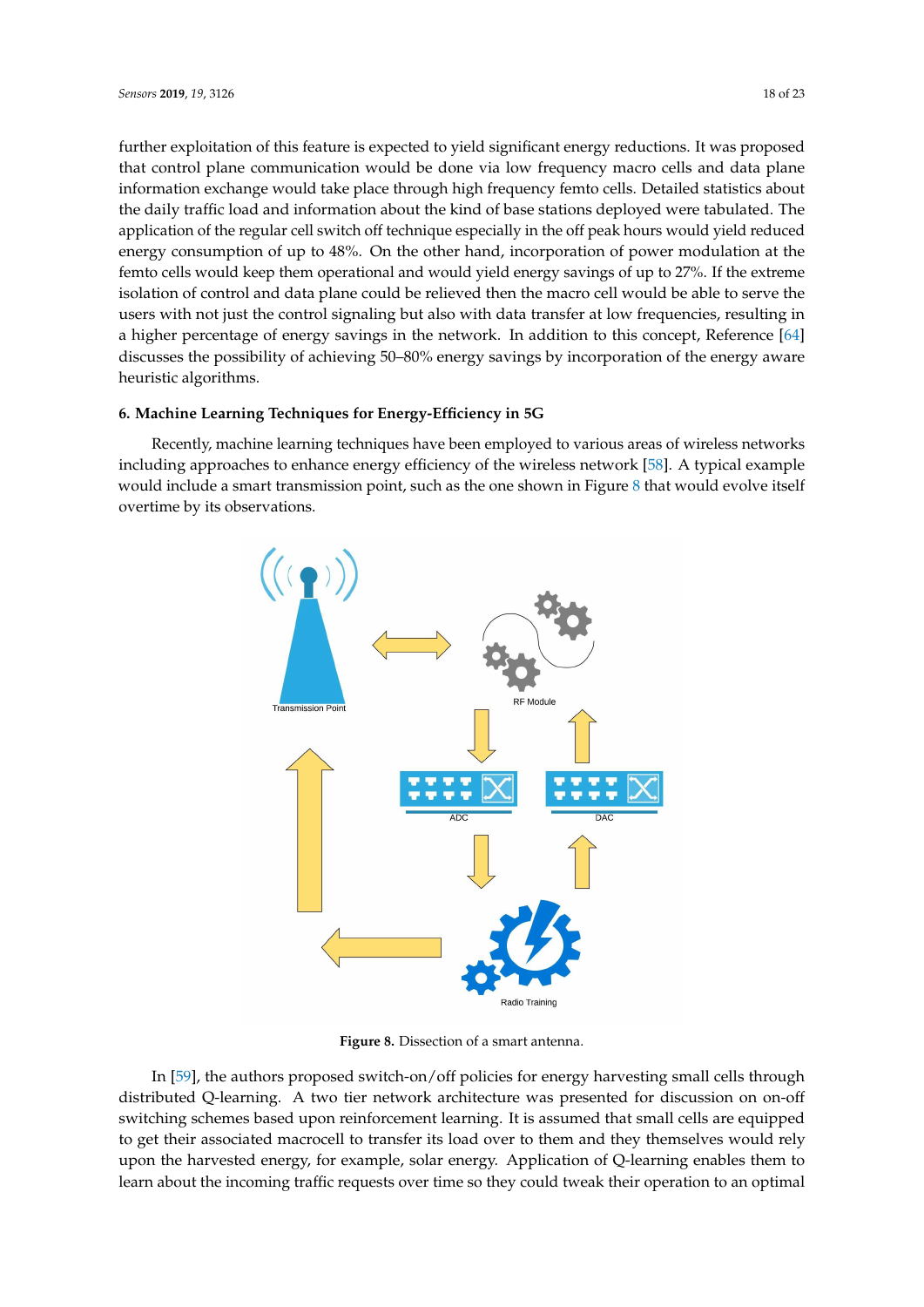level. The proposed scenario includes a macro cell running on electricity and small cells running on solar energy with a distributed Q learning technique being used to gain knowledge about the current radio resource policies. Reward function for the online Q-learning proposes to turn off the small cells if users experience higher drop rates or use the ones that would already be on to take the burden from the macro cell. On the other hand, authors in [\[60\]](#page-22-11) devised a novel EE and E2E delay duty cycle control scheme for controllers at the gateway of cellular and capillary networks. Formulation of a duty cycle control problem with joint-optimization of energy consumption and E2E delay was addressed followed by the distributed duty cycle control scheme.

In [\[61\]](#page-22-12), the authors highlighted a distributed power control for two tier femtocell networks with QoS provisioning based on q-learning. Power control in the downlink of the two tier femtocell network was discussed and an effective network capacity measure was introduced for incorporating the statistical delay. Self-organization of small cells was also discussed with the perspective of Q-learning and utilization of a non cooperative game theory [\[61\]](#page-22-12). The proposed system model involves a macro base station covering several femtocells in its vicinity, each of them serving their own set of users. Expressions for SINR for both macro and femto cell users were also documented [\[61\]](#page-22-12). For the consumer's energy efficiency, Pareto optimization was opted for as compared to the traditional multi-user scenarios, focusing on a system level energy efficiency instead.

Meanwhile in [\[62\]](#page-22-13), the deployment of macro and pico base stations were made similar to the above scenario. However, the random deployment of femto BS by consumers cause interference problems and cognitive radio technology was put together with these femto BS for an improved spectrum access. Spectrum sensing techniques provide benefits for UL transmission since the femto cells are power limited as compared to the macro cells. Detailed mathematical analysis for spectrum sensing techniques using both hard and soft decisions were demonstrated in [\[62\]](#page-22-13). Authors formulated objective functions in such a way that although they are computing optimal power allocation for the users, the whole scheme incorporates constraints for energy efficiency maximization. In [\[63\]](#page-22-14), the authors also use machine learning techniques for energy-efficient resource allocation in 5G heterogeneous cloud radio access network. Cloud radio access networks are considered as a key enabler in upcoming 5G era by providing higher data rates and lower inter cell interference. It consists of both small cells and macro base stations for accommodating more users, providing them with superior quality of service and for enhancing coverage area respectively where resources are scheduled through a cloud RAN. A resource allocation scheme was put together with the aim of maximizing energy efficiency of UEs served by the radio heads while minimizing inter tier interference [\[63\]](#page-22-14). Available spectrum was divided into two resource blocks and assigned to different UE groups depending upon their location and QoS demands. A central controller interfaced with the baseband unit pool gets to learn about the network state through the interfaced macro base station and then take certain actions needed for energy efficiency optimization. Furthermore, compact state representation was utilized for approximating algorithm's convergence. The resource block as well as the power allocation with respect to energy saving in the downlink channel of remote radio heads in accordance with the QoS constraints has also been documented. Since the given model depends upon the prior UE knowledge for it to make transitions for optimization, Q-learning was proposed to practically model the objectives and system specifications. The resource allocation is mainly carried out at the controller in the BBU pool and the control signalling is carried out via the X1 and S1 links. The hierarchy of UEs and RRHs operate under macro base station and convey their states to the controller.

## **7. Challenges and Open Issues**

In accordance with the increase in the computational demand from the base stations, in the upcoming 5G networks, energy efficiency needs to be scaled up by 100–1000 times in contrast with the traditional 4G network [\[1\]](#page-19-0). Since the transmission ranges would have been scaled down due the dense small cell deployment, the energy efficiency evaluation will potentially revolve around the computational side as compared to the transmission side previously. Storage functions for local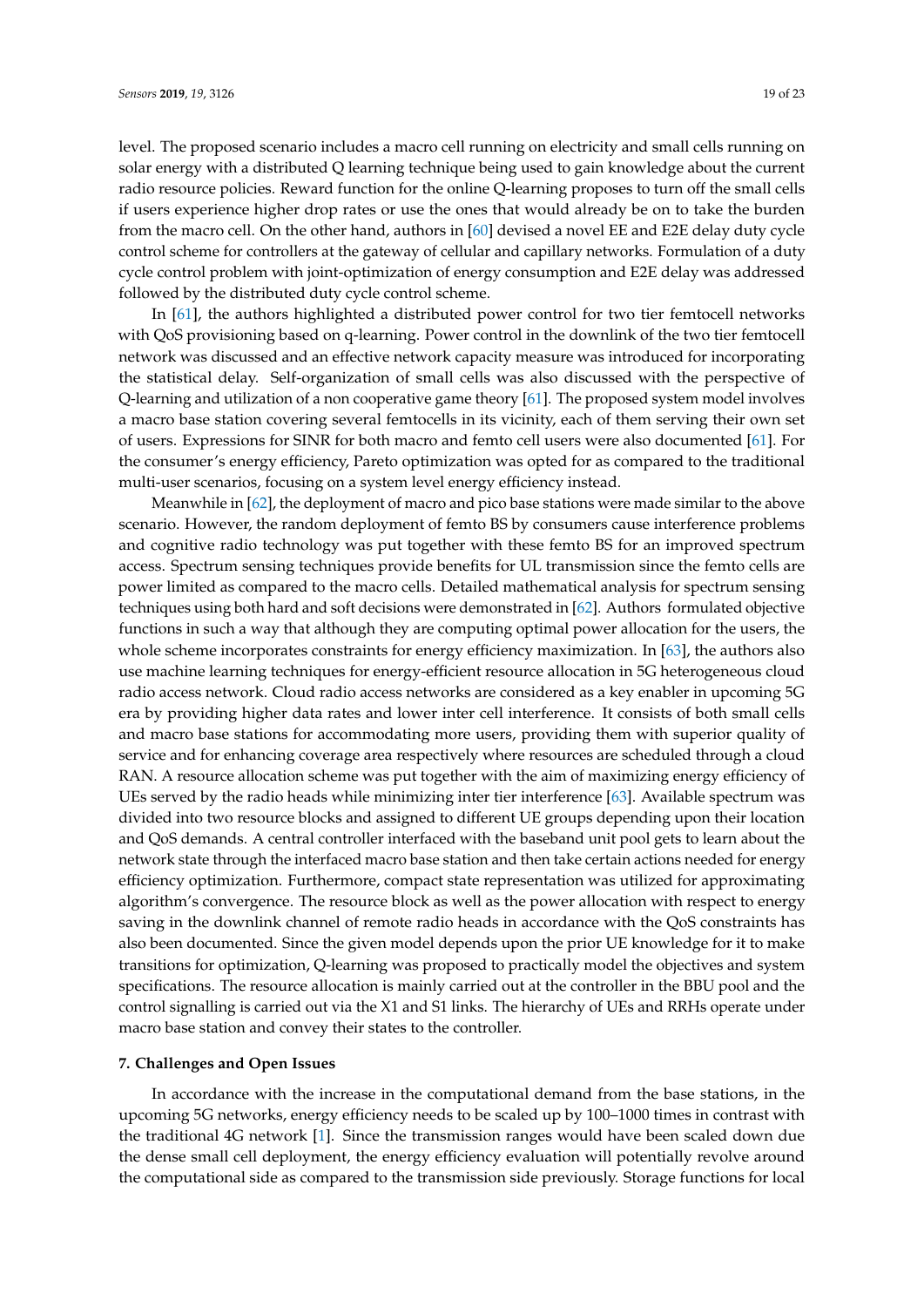data caching should also be considered in this evaluation, since it would potentially be common in the forthcoming networks. Scheduling schemes should be enhanced to involve an optimal number of antennas and bandwidth for resource allocation. The trade-off between transmission and computational power should be optimized considering the effects of the kind of transmission technology involved. Software Defined Networking might be a potential fix for this issue, yet it needs further exploration. Moreover, authors in [\[65\]](#page-22-16) proposed the intermediate delays from source to destination to be incorporated in the energy efficiency formulation for an even more realistic estimation.

Most of the ongoing research has been discussing energy efficiency from a lot of different perspectives but so far a unifying approach has not been reached. Green Touch project has taken such an initiative but more exploration is needed for a stronger understanding [\[2\]](#page-19-1).

With the explosive small cell deployment, 5G network would be interference limited so orthogonal transmission techniques might not be practical. The framework of sequential fractional programming might be extended for energy efficiency optimization with affordable complexity as suggested in [\[9\]](#page-20-0). Random Matrix theory and stochastic geometry appear as suitable statistical models for evaluating the randomness within the wireless networks, but a thorough research on energy efficiency needs to be conducted employing these tools.

Finally, the avenue of self-learning mechanisms is still less explored. Since local caching has been considered a potential answer for reducing the load on backhaul networks, novel approaches including this consideration need to be developed.

#### **8. Conclusions**

In this paper, we provide a survey of the state-of-the-art in energy-efficiency efforts in 5G. These new studies touch on several novel paradigms such as new radio, NOMA, ML-driven techniques and cache-enabled networks. Although there are several studies surveying the literature, our paper provides a clear classification of the proposed techniques with in-depth comparison. The paper is expected to be a road map for researchers in this field.

**Funding:** This work is supported by the U.S. National Science Foundation (NSF) under Grant CNS-1647135. **Conflicts of Interest:** The authors declare no conflict of interest.

#### **References**

- <span id="page-19-0"></span>1. Ge, X.; Yang, J.; Gharavi, H.; Sun, Y. Energy Efficiency Challenges of 5G Small Cell Networks. *IEEE Commun. Mag.* **2017**, *55*, 184–191. [\[CrossRef\]](http://dx.doi.org/10.1109/MCOM.2017.1600788) [\[PubMed\]](http://www.ncbi.nlm.nih.gov/pubmed/28757670)
- <span id="page-19-1"></span>2. Buzzi, S.; Li, C.; Klein, T.E.; Poor, H.V.; Yang, C.; Zappone, A. A Survey of Energy-Efficient Techniques for 5G Networks and Challenges Ahead. *IEEE J. Sel. Areas Commun.* **2016**, *34*, 697–709. [\[CrossRef\]](http://dx.doi.org/10.1109/JSAC.2016.2550338)
- <span id="page-19-2"></span>3. Lorincz, J.; Matijevic, T. Energy-efficiency analyses of heterogeneous macro and micro base station sites. *Comput. Electr. Eng.* **2014**, *40*, 330–349. [\[CrossRef\]](http://dx.doi.org/10.1016/j.compeleceng.2013.10.013)
- <span id="page-19-3"></span>4. Zhang, Y.; Xu, Y.; Sun, Y.; Wu, Q.; Yao, K. Energy Efficiency of Small Cell Networks: Metrics, Methods and Market. *IEEE Access* **2017**, *5*, 5965–5971. [\[CrossRef\]](http://dx.doi.org/10.1109/ACCESS.2017.2696025)
- <span id="page-19-4"></span>5. Abrol, A.; Jha, R.K. Power Optimization in 5G Networks: A Step Towards GrEEn Communication. *IEEE Access* **2016**, *4*, 1355–1374. [\[CrossRef\]](http://dx.doi.org/10.1109/ACCESS.2016.2549641)
- <span id="page-19-5"></span>6. Ryoo, S.; Jung, J.; Ahn, R. Energy efficiency enhancement with RRC connection control for 5G new RAT. In Proceedings of the 2018 IEEE Wireless Communication and Networking Conference (WCNC), Barcelona, Spain, 15–18 April 2018; pp. 1–6.
- <span id="page-19-6"></span>7. Hajri, S.E.; Assaad, M. Energy Efficiency in Cache-Enabled Small Cell Networks with Adaptive User Clustering. *IEEE Trans. Wirel. Commun*. **2018**, *17*, 955–968. [\[CrossRef\]](http://dx.doi.org/10.1109/TWC.2017.2772897)
- <span id="page-19-7"></span>8. Zhang, J.; Zhang, X.; Imran, M.A.; Evans, B.; Wang, W. Energy Efficiency Analysis of Heterogeneous Cache-Enabled 5G Hyper Cellular Networks. In Proceedings of the 2016 IEEE Global Communications Conference (GLOBECOM), Washington, DC, USA, 4–8 December 2016; pp. 1–6.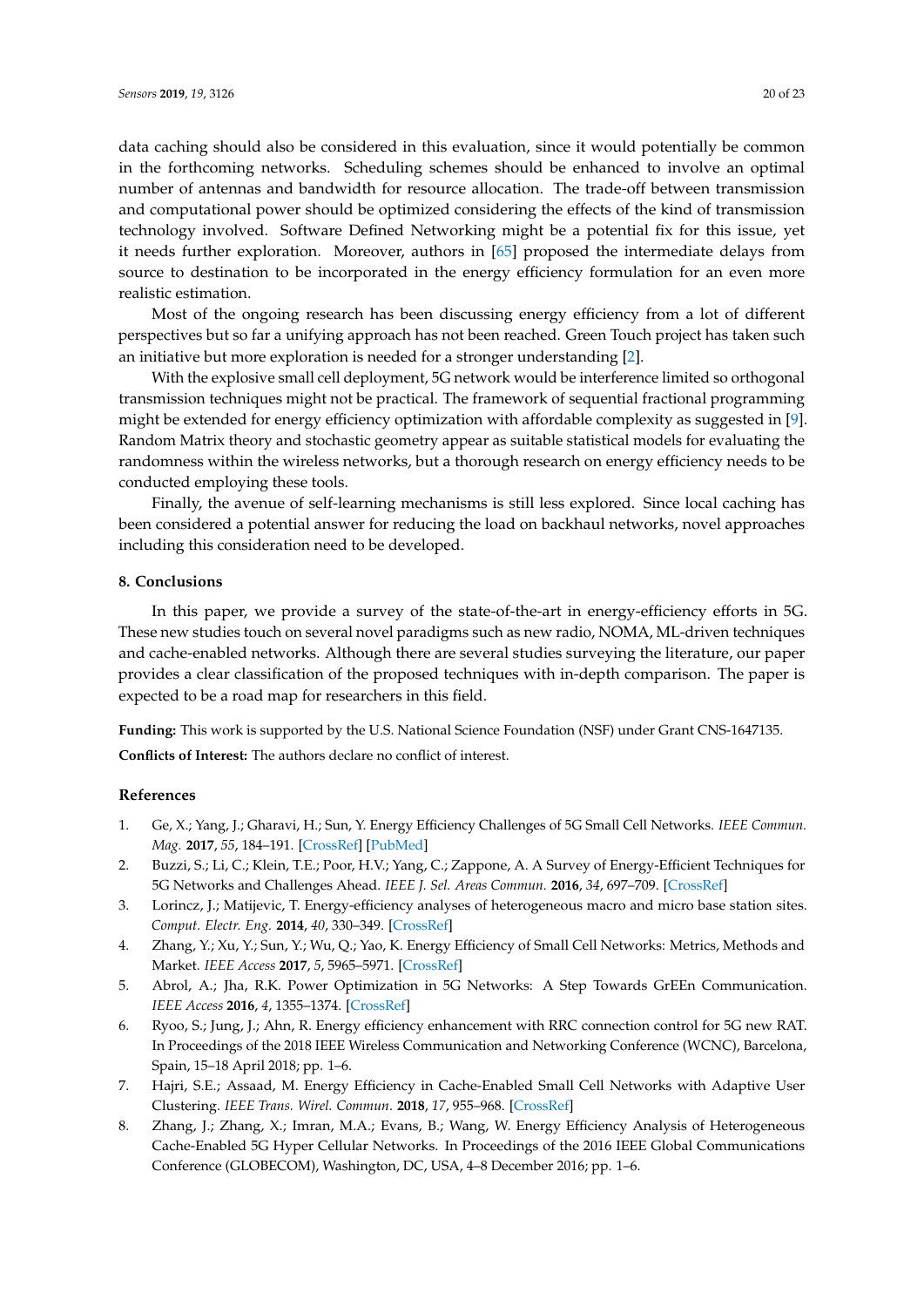- <span id="page-20-0"></span>9. Aydin, O.; Jorswieck, E.A.; Aziz, D.; Zappone, A. Energy-Spectral Efficiency Tradeoffs in 5G Multi-Operator Networks With Heterogeneous Constraints. *IEEE Trans. Wirel. Commun.* **2017**, *16*, 5869–5881. [\[CrossRef\]](http://dx.doi.org/10.1109/TWC.2017.2716948)
- <span id="page-20-1"></span>10. Rehan, S.; Grace, D. Efficient Joint Operation of Advanced Radio Resource and Topology Management in Energy-Aware 5G Networks. In Proceedings of the 2015 IEEE 82nd Vehicular Technology Conference (VTC2015-Fall), Boston, MA, USA, 6–9 September 2015; pp. 1–2.
- <span id="page-20-2"></span>11. Zhang, S.; Cai, X.; Zhou, W.; Wang, Y. Green 5G enabling technologies: An overview. *IET Commun.* **2019**, *13*, 135–143. [\[CrossRef\]](http://dx.doi.org/10.1049/iet-com.2018.5448)
- <span id="page-20-3"></span>12. Sun, Y.; Wang, Y.; Zhong, Y. Fronthaul Constrained Coordinated Transmission in Cloud-Based 5G Radio Access Network: Energy Efficiency Perspective. *IEICE Trans.* **2017**, *100-B*, 1343–1351. [\[CrossRef\]](http://dx.doi.org/10.1587/transcom.2016FGP0004)
- <span id="page-20-4"></span>13. Kitanov, S.; Janevski, T. Energy efficiency of Fog Computing and Networking services in 5G networks. In Proceedings of the IEEE Eurocon 2017—17th International Conference on Smart Technologies, Ohrid, Macedonia, 6–8 July 2017; pp. 491–494.
- <span id="page-20-5"></span>14. Demestichas, K.; Adamopoulou, E.; Chora´s, M. 5G Communications: Energy Efficiency. *Mob. Inf. Syst.* **2017**, *2017*, 5121302. [\[CrossRef\]](http://dx.doi.org/10.1155/2017/5121302)
- <span id="page-20-6"></span>15. Cavalcante, R.L.G.; Stanczak, S.; Schubert, M.; Eisenblaetter, A.; Tuerke, U. Toward Energy-Efficient 5G Wireless Communications Technologies: Tools for decoupling the scaling of networks from the growth of operating power. *IEEE Signal Process. Mag*. **2014**, *31*, 24–34. [\[CrossRef\]](http://dx.doi.org/10.1109/MSP.2014.2335093)
- <span id="page-20-7"></span>16. Isabona, J.; Srivastava, V.M. Downlink Massive MIMO Systems: Achievable Sum Rates and Energy Efficiency Perspective for Future 5G Systems. *Wirel. Pers. Commun.* **2017**, *96*, 2779–2796. [\[CrossRef\]](http://dx.doi.org/10.1007/s11277-017-4324-y)
- <span id="page-20-8"></span>17. Prasad K.S.V.; Hossain, E.; Bhargava, V.K. Energy Efficiency in Massive MIMO-Based 5G Networks: Opportunities and Challenges. *IEEE Wirel. Commun.* **2017**, *24*, 86–94. [\[CrossRef\]](http://dx.doi.org/10.1109/MWC.2016.1500374WC)
- <span id="page-20-9"></span>18. Nawawy, N.A.; Mohamed, N.; Dziyauddin, R.; Sam, S.M. Functional Split Architecture for Energy Efficiency in 5G Backhaul. In Proceedings of the 2018 2nd International Conference on Telematics and Future Generation Networks (TAFGEN), Kuching, Malaysia, 24–26 July 2018; pp. 98–102.
- <span id="page-20-10"></span>19. Rizvi, S.; Aziz, A.; Jilani, M.T.; Armi, N.; Muhammad, G.; Butt, S.H. An investigation of energy efficiency in 5G wireless networks. In Proceedings of the 2017 International Conference on Circuits, System and Simulation (ICCSS), London, UK, 14–17 July 2017; pp. 142–145.
- <span id="page-20-11"></span>20. Aligrudic, A.; Pejanovic-Djurisic, M. Energy efficiency metrics for heterogenous wireless cellular networks. In Proceedings of the 2014 Wireless Telecommunications Symposium, Washington, DC, USA, 9–11 April 2014; pp. 1–4.
- <span id="page-20-12"></span>21. Bouras, C.; Diles, G. Energy efficiency in sleep mode for 5G femtocells. In Proceedings of the 2017 Wireless Days, Porto, Portugal, 29–31 March 2017; pp. 143–145.
- <span id="page-20-13"></span>22. Beitelmal, T.; Szyszkowicz, S.S.; G, D.G.; Yanikomeroglu, H. Sector and Site Switch-Off Regular Patterns for Energy Saving in Cellular Networks. *IEEE Trans. Wirel. Commun.* **2018**, *17*, 2932–2945. [\[CrossRef\]](http://dx.doi.org/10.1109/TWC.2018.2804397)
- <span id="page-20-14"></span>23. Lorincz, J.; Matijevic, T.; Petrovic, G. On interdependence among transmit and consumed power of macro base station technologies. *Comput. Commun.* **2014**, *50*, 10–28. [\[CrossRef\]](http://dx.doi.org/10.1016/j.comcom.2014.02.010)
- <span id="page-20-15"></span>24. Yang, C.; Li, J.; Ni, Q.; Anpalagan, A.; Guizani, M. Interference-Aware Energy Efficiency Maximization in 5G Ultra-Dense Networks. *IEEE Trans. Commun.* **2017**, *65*, 728–739. [\[CrossRef\]](http://dx.doi.org/10.1109/TCOMM.2016.2638906)
- <span id="page-20-16"></span>25. Zappone, A.; Jorswieck, E.A. Energy Efficiency in Wireless Networks via Fractional Programming Theory. *Found. Trends Commun. Inf. Theory* **2015**, *11*, 3–4. [\[CrossRef\]](http://dx.doi.org/10.1561/0100000088)
- <span id="page-20-17"></span>26. Li, W.; Wang, J.; Yang, G.; Zuo, Y.; Shao, Q.; Li, S. Energy efficiency maximization oriented resource allocation in 5G ultra-dense network: Centralized and distributed algorithms. *Comput. Commun.* **2018**, *130*, 10–19. [\[CrossRef\]](http://dx.doi.org/10.1016/j.comcom.2018.08.005)
- <span id="page-20-18"></span>27. Boumard, S.; Harjula, I.; Kanstrén, T.; Rantala, S.J. Comparison of Spectral and Energy Efficiency Metrics Using Measurements in a LTE-A Network. In Proceedings of the 2018 Network Traffic Measurement and Analysis Conference (TMA), Vienna, Austria, 26–29 June 2018; pp. 1–8.
- <span id="page-20-19"></span>28. Kanwal, K.; Safdar, G.A.; Ur-Rehman, M.; Yang, X. Energy Management in LTE Networks. *IEEE Access* **2017**, *5*, 4264–4284. [\[CrossRef\]](http://dx.doi.org/10.1109/ACCESS.2017.2688584)
- <span id="page-20-20"></span>29. Yusoff, R.; Baba, M.D.; Ali, D. Energy-efficient resource allocation scheduler with QoS aware supports for green LTE network. In Proceedings of the 2015 IEEE 6th Control and System Graduate Research Colloquium (ICSGRC), Shah Alam, Malaysia, 10–11 August 2015; pp. 109–111.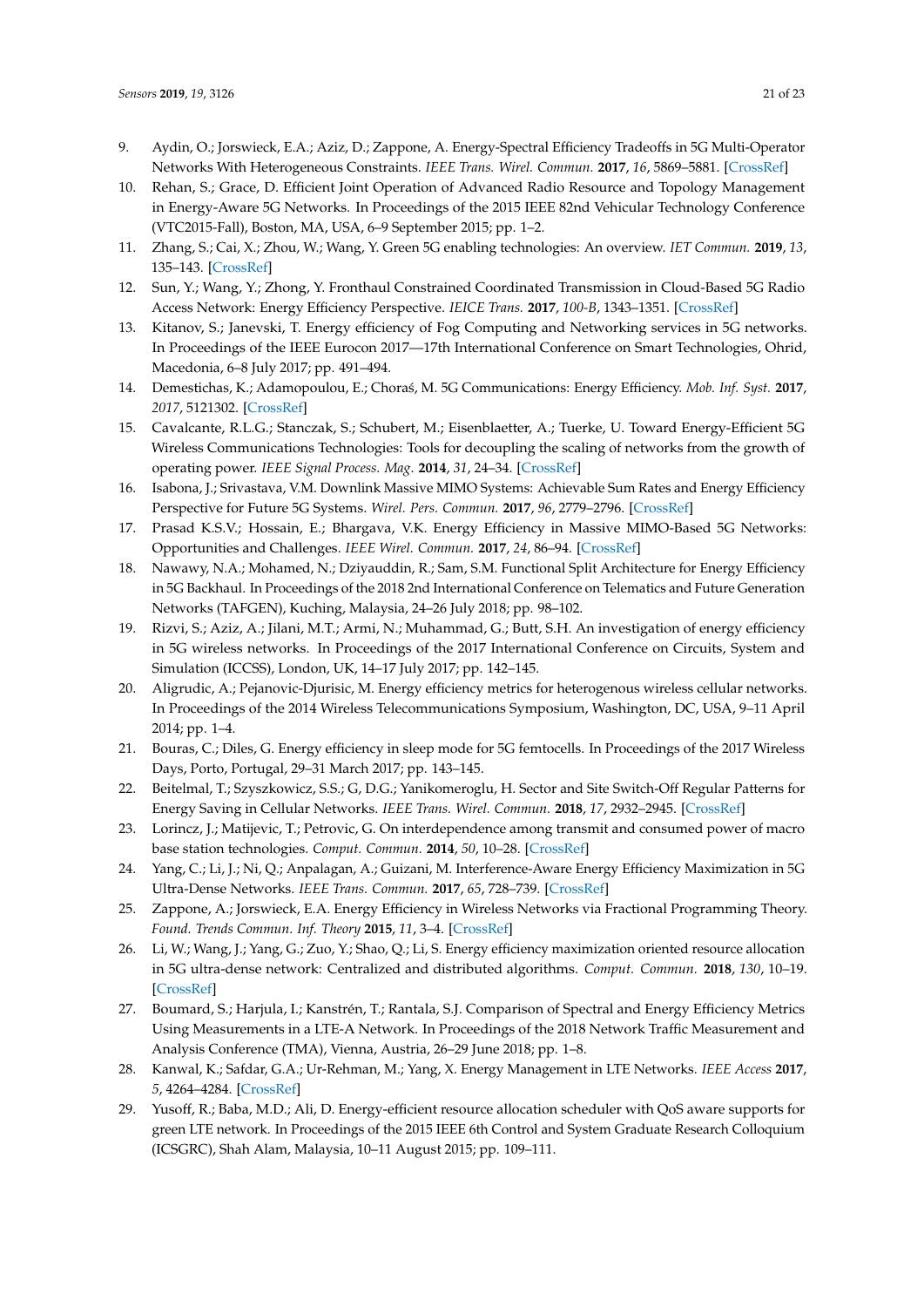- <span id="page-21-0"></span>30. Feng, Y.; Shen, X.; Zhang, R.; Zhou, P. Interference-area-based resource allocation for full-duplex communications. In Proceedings of the 2016 IEEE International Conference on Communication Systems (ICCS), Shenzhen, China, 14–16 December 2016; pp. 1–5.
- <span id="page-21-1"></span>31. Wen, K.; Chen, Y.; Hu, Y. A resource allocation method for D2D and small cellular users in HetNet. In Proceedings of the 2017 3rd IEEE International Conference on Computer and Communications (ICCC), Chengdu, China, 13–16 December 2017; pp. 628–632.
- <span id="page-21-2"></span>32. Qi, Z.; Fan, J.; Ji, P.; Xia, F.; Huang, X.; Zhao, S. Highly Energy-Efficient Resource Allocation in Power Telecommunication Network. In Proceedings of the 2017 International Conference on Computer Systems, Electronics and Control (ICCSEC), Dalian, China, 25–27 December 2017; pp. 488–492.
- <span id="page-21-3"></span>33. Yen, C.; Chien, F.; Chang, M. Cooperative Online Caching in Small Cell Networks with Limited Cache Size and Unknown Content Popularity. In Proceedings of the 2018 3rd International Conference on Computer and Communication Systems (ICCCS), Nagoya, Japan, 27–30 April 2018; pp. 173–177.
- <span id="page-21-4"></span>34. Yan, Z.; Peng, M.; Wang, C. Economical Energy Efficiency: An Advanced Performance Metric for 5G Systems. *IEEE Wirel. Commun.* **2017**, *24*, 32–37. [\[CrossRef\]](http://dx.doi.org/10.1109/MWC.2017.1600121WC)
- <span id="page-21-5"></span>35. Vu, T.X.; Chatzinotas, S.; Ottersten, B. Energy-efficient design for edge-caching wireless networks: When is coded-caching beneficial? In Proceedings of the 2017 IEEE 18th International Workshop on Signal Processing Advances in Wireless Communications (SPAWC), Sapporo, Japan, 3–6 July 2017; pp. 1–5.
- <span id="page-21-6"></span>36. Erol-Kantarci, M. Content caching in small cells with optimized uplink and caching power. In Proceedings of the 2015 IEEE Wireless Communications and Networking Conference (WCNC), New Orleans, LA, USA, 9–12 March 2015; pp. 2173–2178.
- <span id="page-21-7"></span>37. Zhou, X.; Lu, Z.; Gao, Y.; Yu, Z. An Effective Cooperative Caching Scheme for Mobile P2P Networks. In Proceedings of the 2014 International Conference on Computational Intelligence and Communication Networks, Bhopal, India, 14–16 November 2014; pp. 408–411.
- <span id="page-21-8"></span>38. Georgakopoulos, A.; Margaris, A.; Tsagkaris, K.; Demestichas, P. Resource Sharing in 5G Contexts: Achieving Sustainability with Energy and Resource Efficiency. *IEEE Veh. Technol. Mag.* **2016**, *11*, 40–49. [\[CrossRef\]](http://dx.doi.org/10.1109/MVT.2015.2508319)
- <span id="page-21-9"></span>39. Arbi, A.; O'Farrell, T. Energy efficiency in 5G access networks: Small cell densification and high order sectorisation. In Proceedings of the 2015 IEEE International Conference on Communication Workshop (ICCW), London, UK, 8–12 June 2015; pp. 2806–2811.
- <span id="page-21-10"></span>40. Dinh, T.H.L.; Kaneko, M.; Boukhatem, L. Energy-Efficient User Association and Beamforming for 5G Fog Radio Access Networks. In Proceedings of the 2019 16th IEEE Annual Consumer Communications & Networking Conference (CCNC), Las Vegas, NV, USA, 11–14 January 2019; pp. 1–6.
- <span id="page-21-11"></span>41. Xu, B.; Chen, Y.; Carrión, J.R.; Zhang, T. Resource Allocation in Energy-Cooperation Enabled Two-Tier NOMA HetNets Toward Green 5G. *IEEE J. Sel. Areas Commun*. **2017**, *35*, 2758–2770. [\[CrossRef\]](http://dx.doi.org/10.1109/JSAC.2017.2726398)
- <span id="page-21-12"></span>42. Benjebbour, A.; Saito, Y.; Kishiyama, Y.; Li, A.; Harada, A.; Nakamura, T. Concept and practical considerations of non-orthogonal multiple access (NOMA) for future radio access. In Proceedings of the 2013 International Symposium on Intelligent Signal Processing and Communication Systems, Naha, Japan, 12–15 November 2013; pp. 770–774.
- <span id="page-21-13"></span>43. Rabee, F.A.; Davaslioglu, K.; Gitlin, R. The optimum received power levels of uplink non-orthogonal multiple access (NOMA) signals. In Proceedings of the 2017 IEEE 18th Wireless and Microwave Technology Conference (WAMICON), Cocoa Beach, FL, USA, 24–25 April 2017; pp. 1–4.
- <span id="page-21-14"></span>44. Choi, J. On the spectral efficient nonorthogonal multiple access schemes. In Proceedings of the 2016 European Conference on Networks and Communications (EuCNC), Athens, Greece, 27–30 June 2016; pp. 277–281.
- <span id="page-21-15"></span>45. Yang, K.; Yang, N.; Ye, N.; Jia, M.; Gao, Z.; Fan, R. Non-Orthogonal Multiple Access: Achieving Sustainable Future Radio Access. *IEEE Commun. Mag.* **2019**, *57*, 116–121. [\[CrossRef\]](http://dx.doi.org/10.1109/MCOM.2018.1800179)
- <span id="page-21-16"></span>46. Fu, Y.; Liu, Y.; Wang, H.; Shi, Z.; Liu, Y. Mode Selection Between Index Coding and Superposition Coding in Cache-Based NOMA Networks. *IEEE Commun. Lett.* **2019**, *23*, 478—481 [\[CrossRef\]](http://dx.doi.org/10.1109/LCOMM.2019.2892468)
- <span id="page-21-17"></span>47. Ng, D.W.K.; Breiling, M.; Rohde, C.; Burkhardt, F.; Schober, R. Energy-Efficient 5G Outdoor-to-Indoor Communication: SUDAS over Licensed and Unlicensed Spectrum. *IEEE Trans. Wirel. Commun.* **2016**, *15*, 3170–3186. [\[CrossRef\]](http://dx.doi.org/10.1109/TWC.2016.2517626)
- <span id="page-21-18"></span>48. Al-Quzweeni, A.N.; Lawey, A.Q.; Elgorashi, T.E.H.; Elmirghani, J.M.H. Optimized Energy Aware 5G Network Function Virtualization. *IEEE Access* **2019**, *7*, 44939–44958. [\[CrossRef\]](http://dx.doi.org/10.1109/ACCESS.2019.2907798)